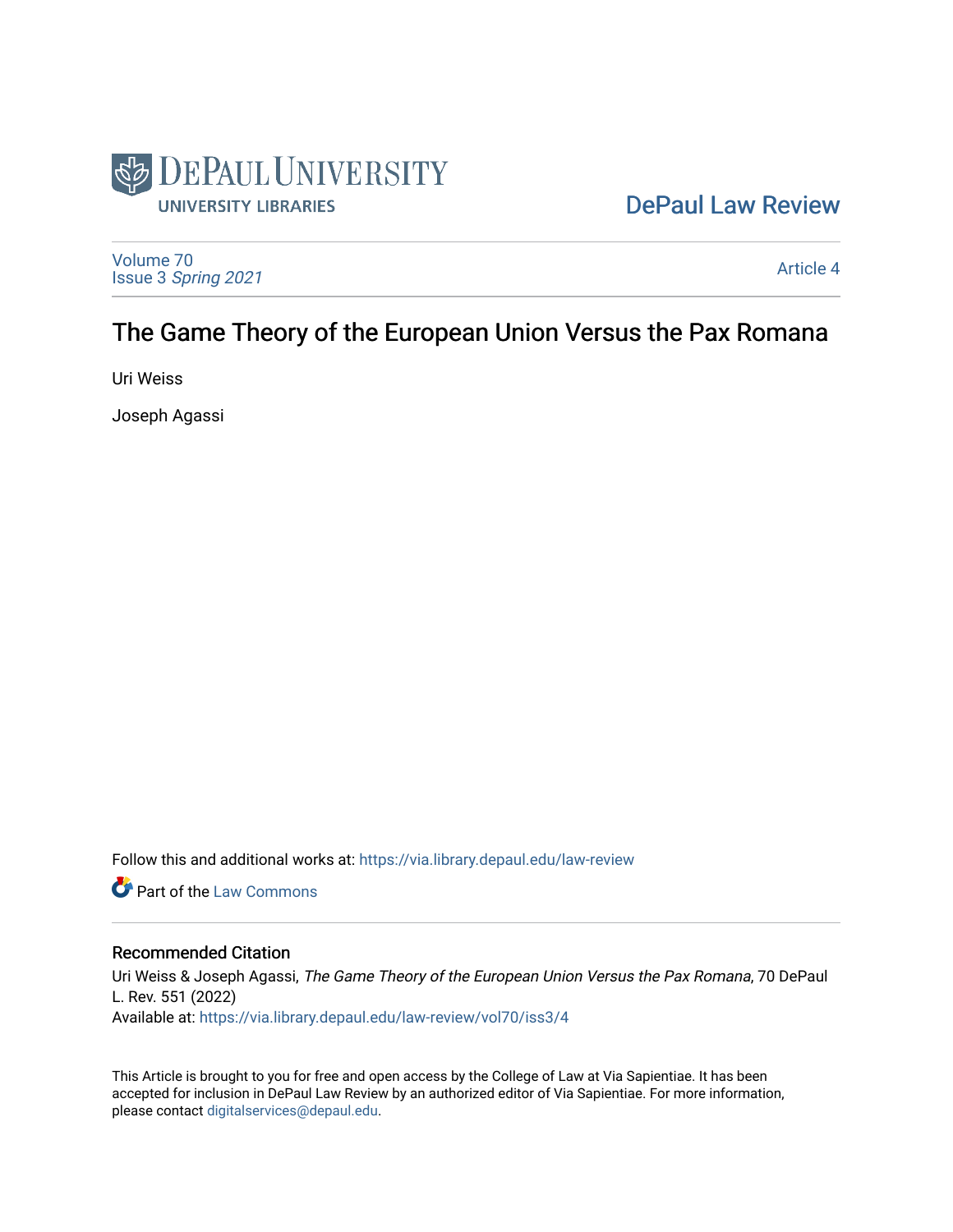# **THE GAME THEORY OF THE EUROPEAN UNION VERSUS THE** *PAX ROMANA*

*Uri Weiss*1 *and Joseph Agassi*<sup>2</sup>

Game theorists recommend the strategy of the *Pax Romana*: if you want peace, prepare for war. It is conditional aggressiveness. The better alternative is the conditional generosity that the European Union (EU) practices with great success.

These strategies may belong to the game known as the repeated prisoner's dilemma: peace (or mutual cooperation) rests on a threat to punish; to that end, players should maintain their threat. In the repeated prisoner's dilemma, the best response to the strategy of "always cooperate" is to always defect. Yet, these strategies may belong to the game known as the stag hunt. In it, the best response to the strategy of "always cooperate" is cooperating with the other player through each round of the game. The game played by the European Union, we contend, is nearer to the stag hunt game than to the prisoner's dilemma game. Every European Union country recently (rightly, of course) recognizes peace as best—and thus as better than an attack on a defenseless neighbor that would lead to an immediate victory.

# I. INTRODUCTION: THE PRISONER'S DILEMMA VERSUS THE STAG HUNT

Below is a diagram of the prisoner's dilemma game. Consider two people detained for possession of illegal weapons near a bank in which an armed robbery just took place. The police have strong enough evidence to stick both with a lenient penalty, but not enough evidence to stick both with a severe penalty; so, the police encourage each of them to testify against the other. To achieve that, the police isolate them and propose to each of them individual plea-bargains. The options that the game offers are the following: if they both defect, they will both receive a medium penalty; if they cooperate with each

<sup>1.</sup> Uri Weiss, a Polonsky Fellow at Van Leer Jerusalem Institute.

<sup>2.</sup> Joseph Agassi, Tel Aviv University, York University, Toronto and *L'Università degli Studi "Gabriele D'Annunzio", Chieti-Pescara, Italia.*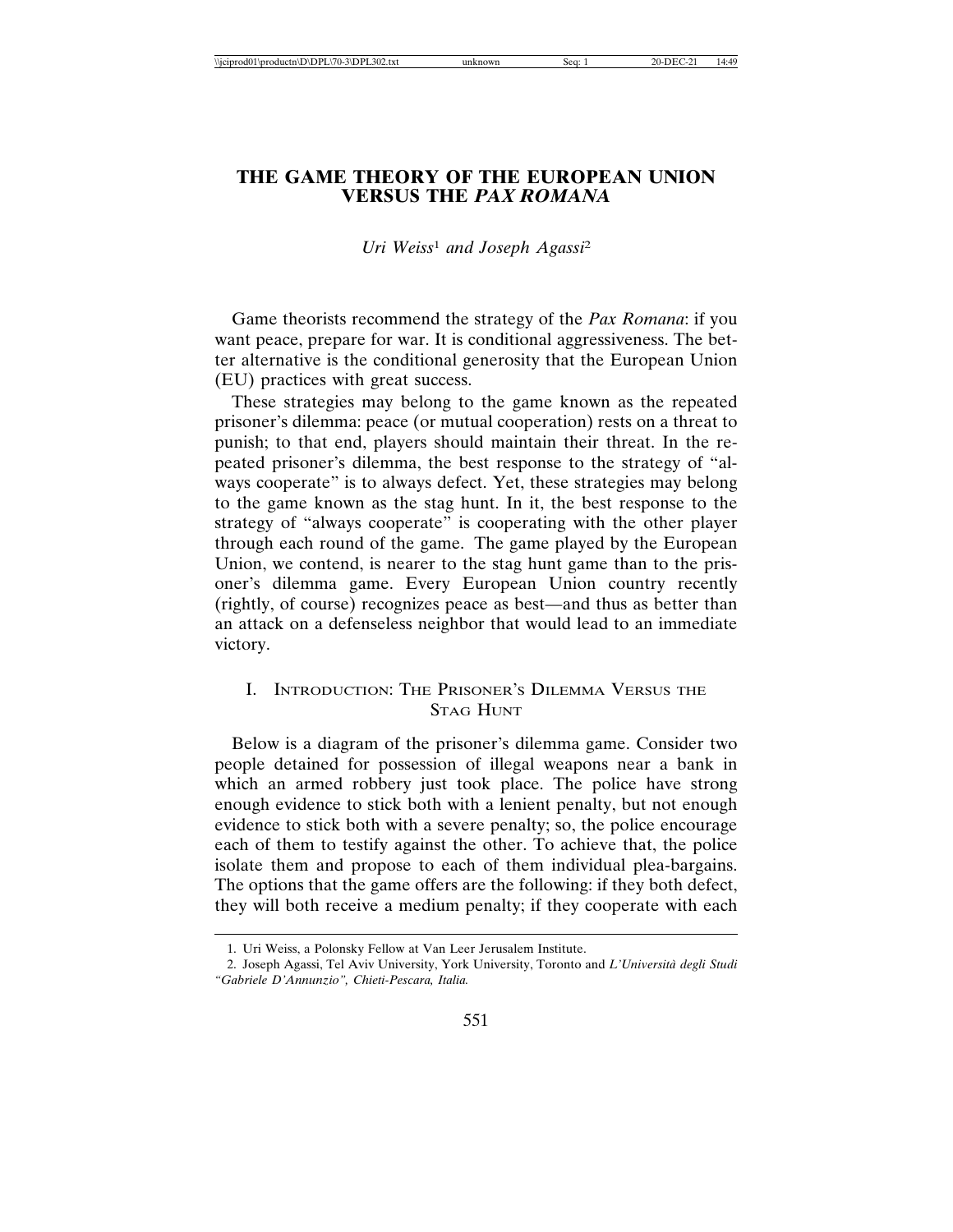other and keep silent, they will both receive a lenient penalty. There are four possible results:

|              | Coop | Def |
|--------------|------|-----|
| Coop         |      |     |
| $\lambda$ ef |      |     |

Figure 1. Prisoner's Dilemma

Thus, the wish to maximize individual benefit imposes on each player in the prisoner's dilemma the temptation to betray the other, regardless of the other's strategy.3 The strategy described here is not the only one available; it is dominant in the sense that in all permissible situations, a player will gain more than from any alternative strategy. Therefore, in this game, a player cannot gain anything from learning information about the strategy of the opponent.4 Hence, in the prisoner's dilemma game, rationality precludes the socially optimal result: it leads to the most socially dissatisfying result.5 This is intriguing. The unpleasant aspect of the situation of the prisoner's dilemma—the distrust inherent in it—is irreparable, since it prescribes a result that cannot be improved by soliciting trust.6

Some similar games allow for improvements of outcomes through gaining the trust of other players. The most common illustration of this is the variant of the prisoner's dilemma game known as the "staghunt game."7 Interestingly, many variants of this game exist; a little

<sup>3.</sup> This idea of strategy is as old as game theory. According to the definition of von Neumann and Morgenstern (1944), a strategy is a player's plan that prescribes choices for every possible situation given every possible set of relevant information. Thus, a strategy is a comprehensive policy, a plan for action in every possible situation that the rules of the game permit. Obviously, then, the project of von Neumann and Morgenstern is utopian. As Kenneth Arrow has noted, such a strategy is impossible even for chess, that poses problem-situations much simpler than most real-life ones. The limitation of Von Neumann and Morgenstern study to games with fully determined result limits severely the intellectual challenge of their theory. Surprisingly, the theory is nevertheless somewhat challenging. The standard examples for this are the strategies in the repeated prisoner's dilemma of always defect and the tit-for-tat. JOHN VON NEUMANN & OSKAR MORGENSTERN, THEORY OF GAMES AND ECONOMIC BEHAVIOR 49 (1944).

<sup>4.</sup> This is equivalent to what in the early stages of game theory was called "the sure thing strategy" and that Savage called "the sure-thing principle." LEONARD J. SAVAGE, THE FOUNDA-TION OF STATISTICS 21 (2d ed. 1972).

<sup>5.</sup> *See, e.g.*, Robert J. Aumann, *Game Engineering*, *in* MATHEMATICAL PROGRAMMING AND GAME THEORY FOR DECISION MAKING (S. K. Neogy et al. eds., 2008). *See* Steven Kuhn, *Prisoner's Dilemma*, STAN. ENCYCLOPEDIA PHIL. (2019), *available at* https://plato.stanford.edu/ archives/win2019/entries/prisoner-dilemma/.

<sup>6.</sup> This may explain the futility in some situations of the goodwill of peace activists who do not try to act politically in order to change the rules of the game.

<sup>7.</sup> This game was proposed by Rousseau in a less precise language than is common in game theory: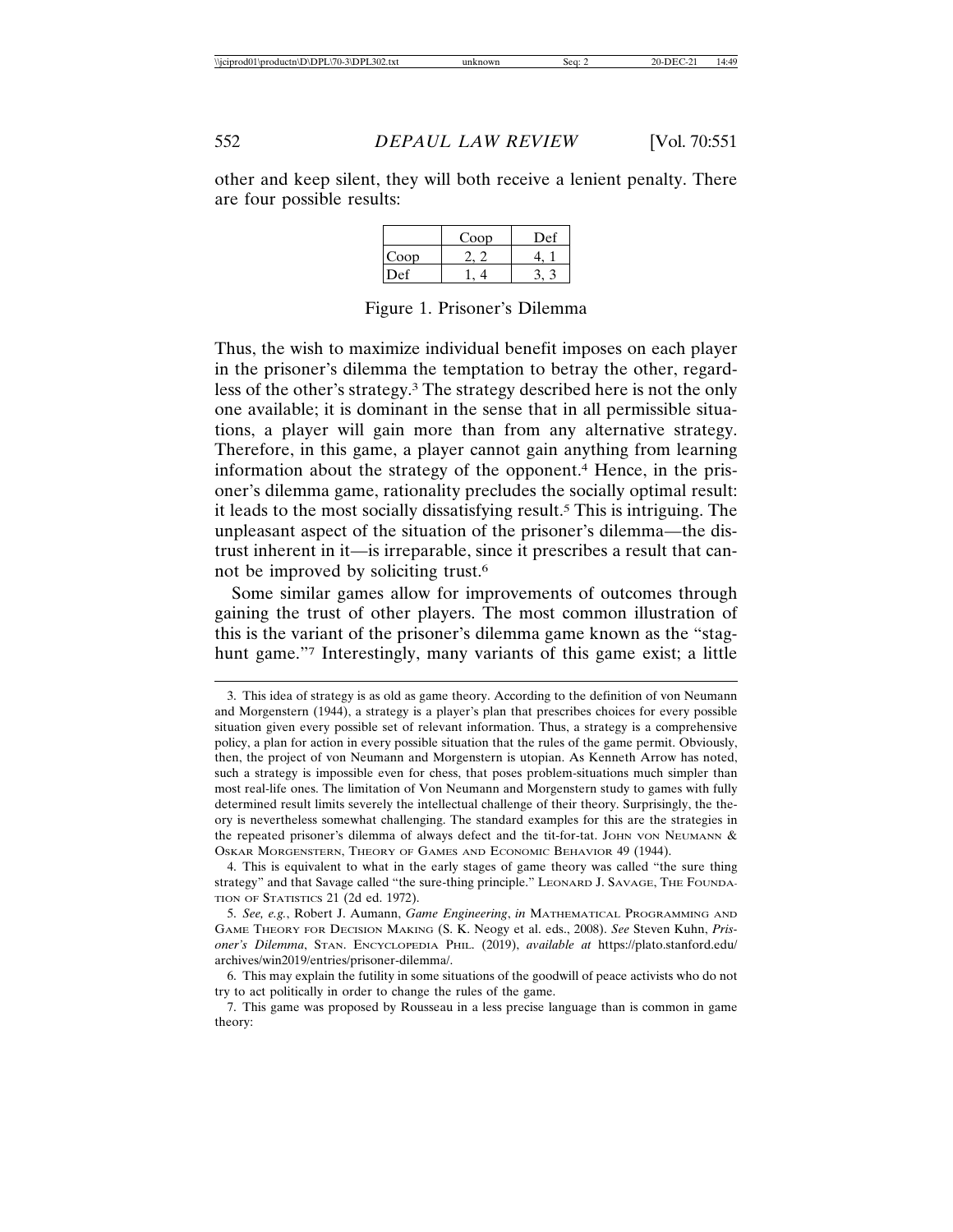change in the game may lead to very different results.8 In it, cooperation produces the optimal payoff for all players; the unilateral betrayal of one gives the defector the second-best payoff, and to the other player, the worst payoff. Mutual betrayal gives both individuals the third-best payoff. For this stag hunt game, again, there are four possible outcomes. The stag-hunt game is best illustrated by two hunters who choose simultaneously whether to hunt a stag or rabbits.<sup>9</sup> If both hunters go for a stag, they succeed and each gains a part of the stag, which is the best result. On the other hand, a player who goes for a stag alone meets with an absolute failure, which is the worst result. A player who goes for the rabbits alone wins all the rabbits, which is the second-best result. Going for the rabbits together gives every player some rabbits, which is the third-best result. It is then best for both hunters if each go for the stag. When the first hunter goes for rabbits, it is better that the second hunter does not go for the rabbits, but instead goes for the stag (and loses), thus enabling the first hunter to hunt unimpeded. Consider the four levels of success, from 1 to 4:

In this manner, men may have insensibly acquired some gross ideas of mutual undertakings, and of the advantages of fulfilling them: that is, just so far as their present and apparent interest was concerned: for they were perfect strangers to foresight, and were so far from troubling themselves about the distant future, that they hardly thought of the morrow. If a deer was to be taken, every one saw that, in order to succeed, he must abide faithfully by his post: but if a hare happened to come within the reach of any one of them, it is not to be doubted that he pursued it without scruple, and, having seized his prey, cared very little, if by so doing he caused his companions to miss theirs.

*See* JEAN-JACQUES ROUSSEAU, *Discourse on Inequality*, *in* THE SOCIAL CONTRACT AND DIS-COURSES 209–10 (G. D. H. Cole, trans., 1923).

By using the table Game theory clarifies what the priority of each player is, and what is exactly the set of options of each player has. However, we can see that Rousseau has advantage by discussing the context: it is a game, in which the players do not think about their reputations, they play as if they are strangers who do not think about tomorrow. This led Rousseau to propose the following recommendation:

It is easy to understand that such intercourse would not require a language much more refined than that of rooks or monkeys, who associate together for much the same purpose. Inarticulate cries, plenty of gestures and some imitative sounds, must have been for a long time the universal language; and by the addition, in every country, of some conventional articulate sounds (of which, as I have already intimated, the first institution is not too easy to explain) particular languages were produced; but these were rude and imperfect, and nearly such as are now to be found among some savage nations.

*See id.* at 210.

We propose to combine between the socially scientific approach of Rousseau and the preciseness of the table developed by game theoreticians.

8. Economists have noted this interesting result first. *See* Richard G. Lipsey & Kelvin Lancaster, *The General Theory of Second Best*, 24 REV. OF ECON. STUD. 11, 32 (1956).

9. *See* Brian Skyrms, *The Stag Hunt*, 75 PROCS. & ADDRESSES AM. PHIL. ASS'N 31, 31 (2001); Robert Jervis, COOPERATION UNDER THE SECURITY DILEMMA, 30 WORLD. POL. 167, 167 (1978).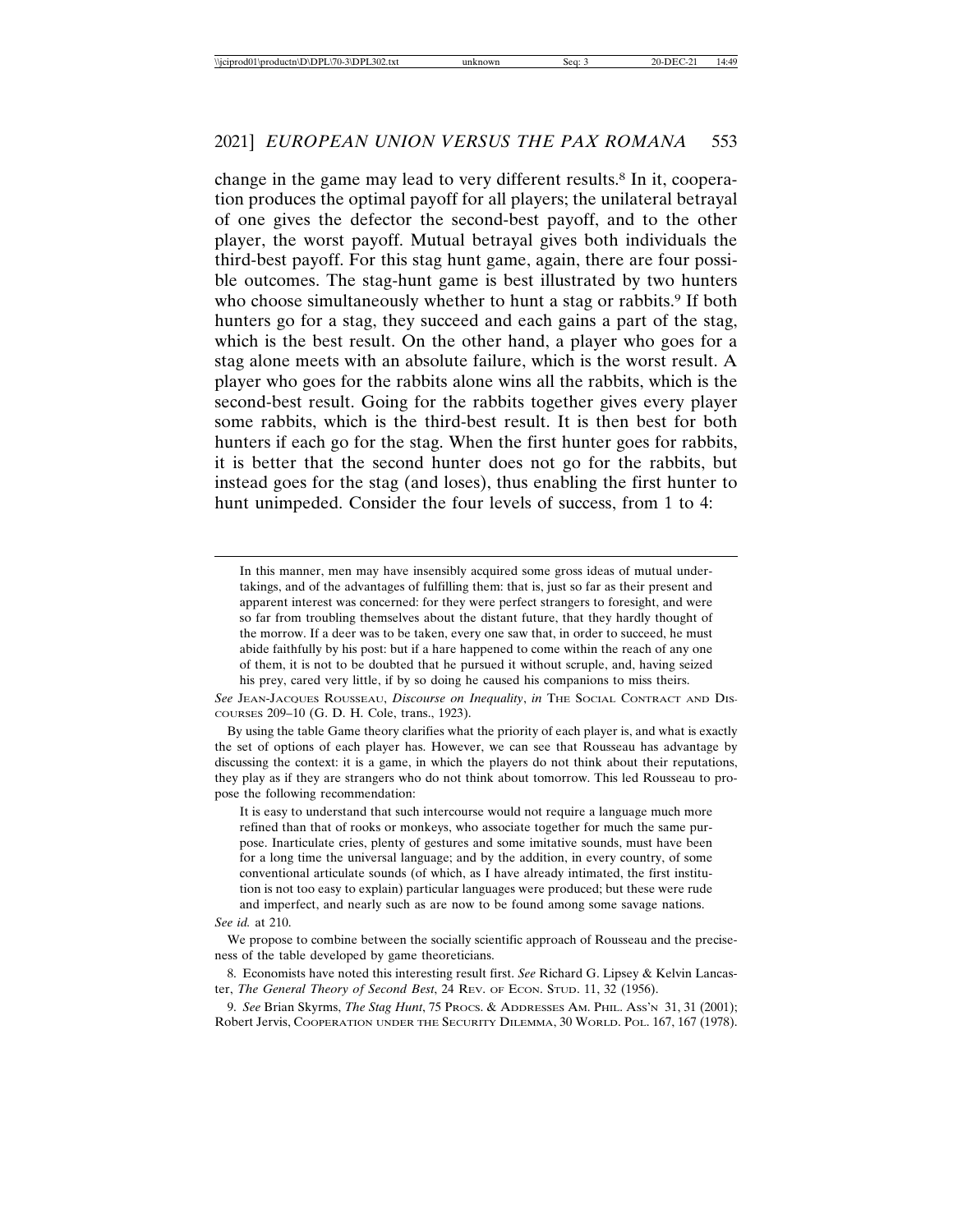|      | Coop | Def |
|------|------|-----|
| Coop |      |     |
| Def  |      |     |

Figure 2. Stag-hunt

Obviously, the absence of trust prevents achievement of the optimal solution. However, if the players trust each other enough, they will each achieve the optimal result. The important difference between the prisoner's dilemma and the stag-hunt does not lie in the stories, but rather in the matrices.10 This is because it is possible to translate the depiction of the stag-hunt game to the terms of the prisoner's dilemma, without changing the stag-hunt conceptually. For example, if the two suspects from the prisoner's dilemma keep silent, they will both walk. If they both sing, they will both receive the usual penalty. But if only one sings, then only that one will receive a lenient penalty, and the other will receive a heavy penalty.11

The most important difference between the prisoner's dilemma and the stag-hunt is this: in the prisoner's dilemma, defection is the dominant strategy—each rational player will defect in any case—whereas in the stag-hunt game, the defection (or its avoidance) depends on the assessment of the players' interdependent strategies. Whereas the prisoner's dilemma game offers no hope for cooperation, the stag hunt game offers the option of raising the incentive for cooperation through trust: if a player believes that the other will cooperate, the player will cooperate. Moreover, if player X believes that the player Y believes that  $X$  will cooperate, then the  $X$  will believe that  $Y$  plans to cooperate, and hence the X will also cooperate. Hence, it is more important to avoid situations that impose the prisoner's dilemma than

<sup>10.</sup> This may even be realistic, since in both options are available to the police, and they write the rules, i.e., they choose what game that the prisoners will have to play, so it is reasonable that the police will impose on them the prisoner's dilemma game rather than the stag hunt game.

<sup>11.</sup> *See* Skyrms, *supra* note 9, at 32. They claimed:

The Stag Hunt does not have the same melodramatic quality as the Prisoner's Dilemma. It raises its own set of issues, which are at least as worthy of serious consideration. Let us focus, for the moment, on a two-person Stag Hunt for comparison to the familiar two-person Prisoner's Dilemma . . . Suppose that hunting hare has an expected payoff of 3, no matter what the other does. Hunting stag with another has an expected payoff of 4. Hunting Stag alone is doomed to failure and has a payoff of zero. It is clear that a pessimist, who always expects the worst, would hunt hare. But it is also true with these payoffs that a cautious player, who was so uncertain that he thought the other player was as likely to do one thing as another, would also hunt hare. That is not to say that rational players could not coordinate on the stag hunt equilibrium that gives them both better payoff, but it is to say that they need a measure of trust to do so.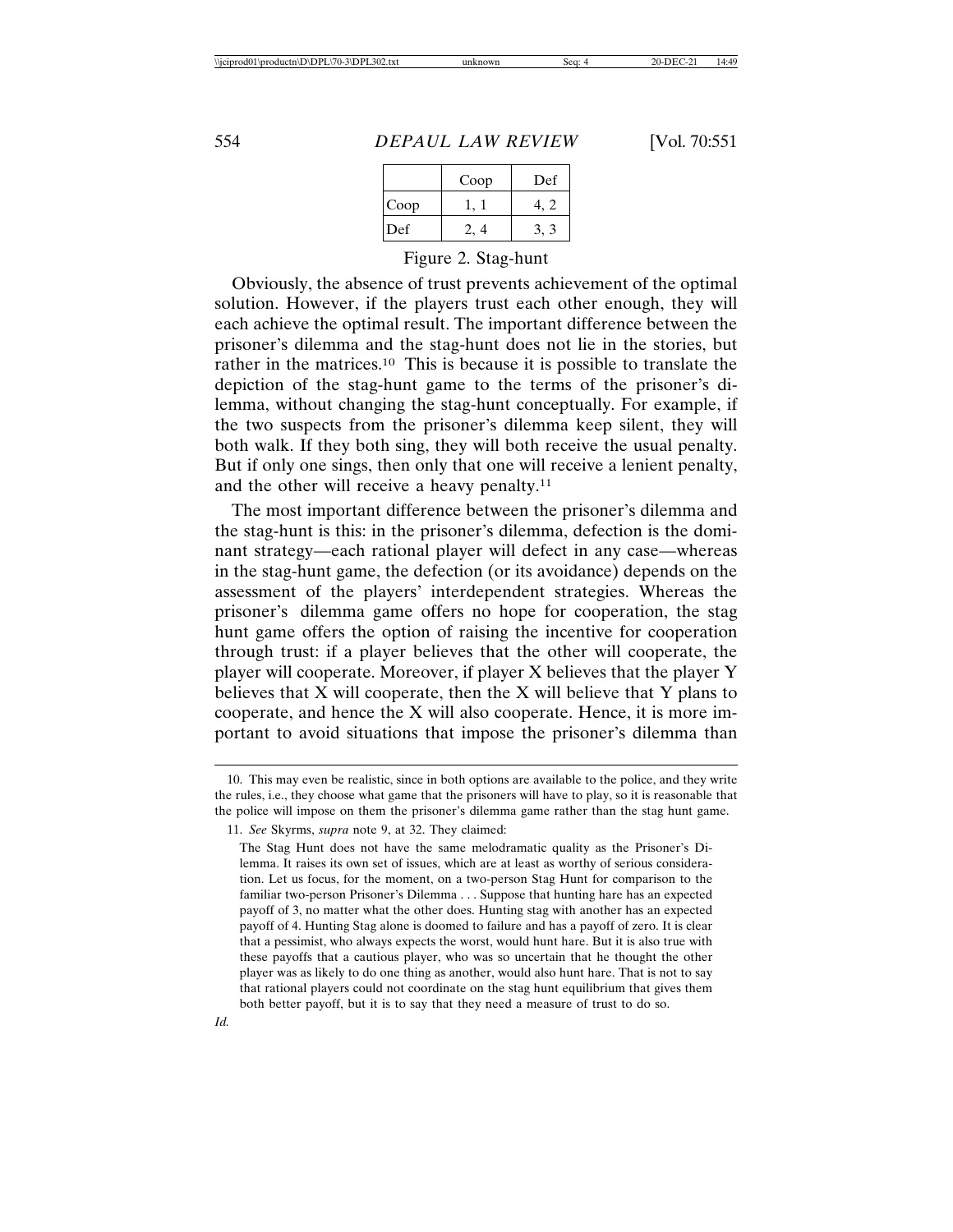those that impose the stag-hunt game.12 This is a useful lesson for the social sciences: some, but not all, cases of conflict allow for improvements all around, even while leaving the conflict as it is.

The difference between the variants of a game may be significant, since small changes in the rules of the game can make all the difference. Because of this, the decision about which variant describes a given political situation determines attitudes towards it, i.e., the decision of the political player which game they play will determine how they will play the game: if they decide that they play a one-time prisoner's dilemma, they will defect for sure . Thus, bellicose game theoreticians set the game one way, we contend, and the irenic ones set it the other way.13 This is Mario Bunge's14 criticism of game theory: it encourages arbitrariness in scientific guise; one game theoretician may describe the international interaction as one type of game, and another game theoretician will describe the same international interaction as another type of game. Descriptions of real-life situations as games will be less arbitrary if they include options—whenever such options are possible—for players to choose what game to play, with whom, and with what payoffs. This decision as to what game to play, this "super-game," describes some situations better than the games prescribed in standard game-theoretical texts. It is but our emphatic recognition that at times some players can choose what game to play–this is what standard game theory ignores and our Article wishes to correct. The paradigm case should then raise the question: should we start playing a "war game"?<sup>15</sup>

15. Russel claimed:

Since the nuclear stalemate became apparent, the Governments of East and West have adopted the policy which Mr. Dulles calls "brinkmanship". This is a policy adapted from a sport which, I am told, is practiced by some youthful degenerates. This sport is called "Chicken!". It is played by choosing a long straight road with a white line down the middle and starting two very fast cars towards each other from opposite ends. Each car is expected to keep the wheels of one side on the white line. As they approach each other, mutual destruction becomes more and more imminent. If one of them swerves from the white line before the other, the other, as he passes, shouts "Chicken!", and the one who has swerved becomes an object of contempt. As played by irresponsible boys, this game is considered decadent and immoral, though only the lives of the players are risked. But when the game is played by eminent statesmen, who risk not only their own lives but those of many hundreds of millions of human beings, it is thought on both sides that the statesmen on one side are displaying a high degree of wisdom and courage, and only the statesmen on the other side are reprehensible. This, of course, is absurd. Both are to blame for playing such an incredibly dangerous game. The game

<sup>12.</sup> JOSEPH AGASSI & ABRAHAM MEIDAN, PHILOSOPHY FROM A SKEPTICAL PERSPECTIVE 94–96 (2008).

<sup>13.</sup> *See* MARIO BUNGE, SOCIAL SCIENCE UNDER DEBATE: A PHILOSOPHICAL PERSPECTIVE 176 (1998). We took his thesis one small step further.

<sup>14.</sup> *Id.*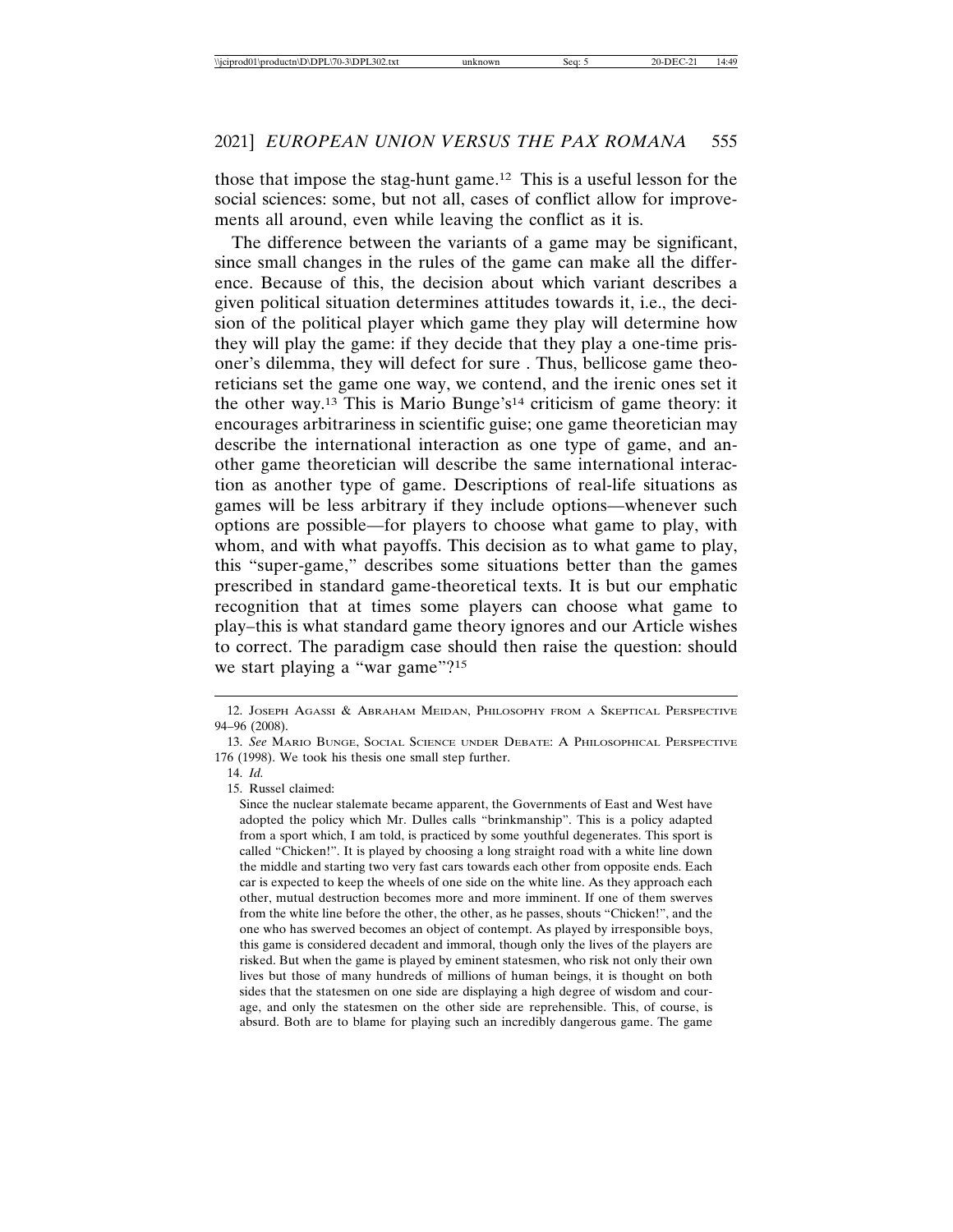#### *1.1. The Repeated Version*

A game is in a Nash equilibrium if no player has incentive to change strategies unilaterally. Each player's strategy is then the best response for the strategy of the other.<sup>16</sup> Nash<sup>17</sup> limited his theory to games without communication between players and only with unilateral changes in the players' strategies. Thus, when players in the (indefinitely repeated) prisoner's dilemma adopt the strategy to always defect, neither has incentive to change strategy unilaterally. A friendly bilateral change, such as tit-for-tat, would benefit every player,<sup>18</sup> so that by breaking the rule of unilateral change, they may come to an agreement to alter their strategies simultaneously. One player's hope that his change of strategy will make the other follow suit should suffice as incentive to change strategies.

Consider the prisoner's dilemma repeated indefinitely with a fixed norm19 for cooperation and a fixed norm for defection. What conditions secure a Nash equilibrium in this game? Many Nash equilibria to this game are available.20 The two standard pairs of strategies that achieve the equilibria are mutual always-defect and mutual tit-fortat.21 In this game, the mutual always-cooperate strategy is not in a Nash equilibrium<sup>22</sup> because the choice of this strategy comprises in-

BERTRAND RUSSELL, COMMON SENSE AND NUCLEAR WARFARE 19 (2001). The most important proposal of Russel was that we should prevent this risky chicken game. (What Russel claimed regarding one particular war game, should be claimed regarding other war games as well). The conclusion from his proposal for game theoreticians should be to seek for ways to prevent risky games, and this is the main correction that we propose to game theory, this is the right way to make game theory.

16. John Nash, *Non-Cooperative Games*, 54 ANNALS OF MATHEMATICS 286, 286 (1951).

17. *Id.*

18. *See* Kuhn, *supra* note 5.

19. Aumann and Dreze proposed: "Nash equilibrium is of central importance in studying *norms* of strategic behavior[.]" *See* Robert J. Aumann & Jacques H. Dreze, *Rational Expectations in Games*, 98 AM. ECON. REV. 72, 80 (2008).

20. See Jeffrey C. Ely & Juuso Välimäki, *A Robust Folk Theorem for the Prisoner's Dilemma*, 102 J. ECON. THEORY 84, 87 (2002).

21. The latter strategy invites the player to begin with cooperation, and to repeat in any other round of the game what the other did in the previous round.

22. Game theory ignores the possibility that adopting the strategy of "always cooperate" may change the preferences of the other player and by this change the game. This possibility is at the heart of the famous novel Les Misérables by Victor Hugo. See generally VICTOR HUGO, LES MISÉRABLES (1862).

may be played without misfortune a few times, but sooner or later it will come to be felt that loss of face is more dreadful than nuclear annihilation. The moment will come when neither side can face the derisive cry of "Chicken!" from the other side. When that moment is come, the statesmen of both sides will plunge the world into destruction.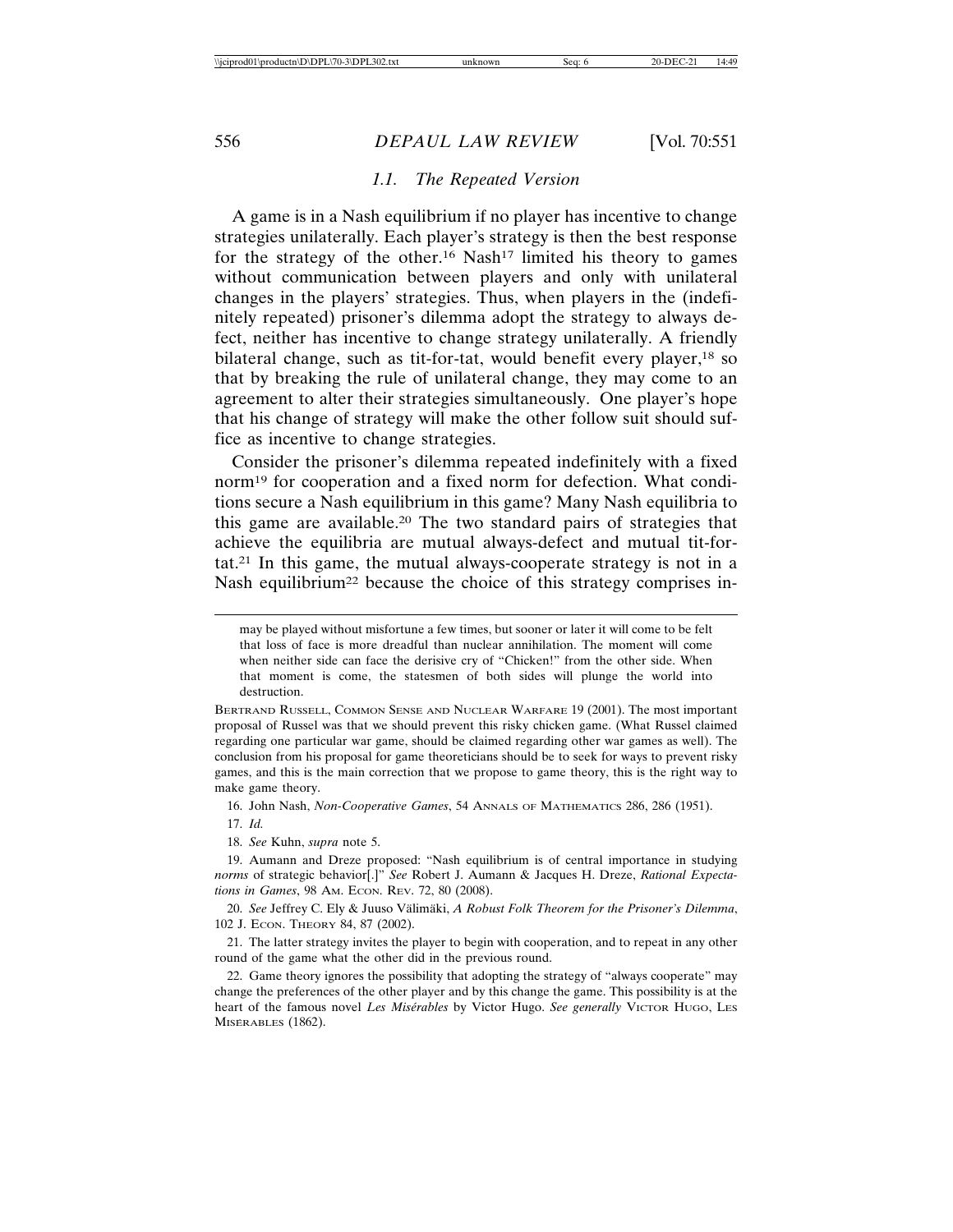centive for opponents to always defect.23 Therefore, the mutual always-cooperate does not work in a game with fixed norms.24 Let us emphasize: whereas mutual tit-for-tat strategies yield permanent mutual cooperation and are in a Nash equilibrium in this game, mutual always cooperate do not. When players choose this strategy, the best response of their opponents is to always defect! To encourage cooperation in this game, it is not sufficient that both players prefer mutual cooperation.25 This is because it also depends on the following condition: each player should be ready to respond to defection with a sufficient degree of defection. If each player adopts, say, tit-for-tat, then each player issues a threat to the other without ever realizing it. This surprising insight has led prominent game theorists to a strange conclusion: the decision to punish opponents heavily enough, regardless of the price of this decision, renders this very implementation (*i.e.*, the punishing) unnecessary.26

#### *2. Against the vision of The Pax Romana*

The *Pax Romana* relied on well-advertised cruel punishment for rebellion. What Robert Aumann<sup>27</sup> said in his Nobel lecture regarding the Cold War is also valid *mutatis mutandis* to the *Pax Romana,* "[w]hat is maintaining the equilibrium in these games is the threat of punishment. If you like, call it 'MAD' - mutually assured destruction,

<sup>23.</sup> The best result for a player in the repeated prisoner's dilemma will be that the player will always defect, and that the other will always cooperate. If the other adopts a strategy (*i.e.*, a complete plan of actions) of "always cooperate" regardless to what the player will do, then the best response for this will be to play always cooperate. The strategy of "always cooperate" does not provide any incentive to respond by minimal cooperation in the repeated prisoner's dilemma.

<sup>24.</sup> Mutual always cooperate strategy is no Nash equilibrium since in this case every player has incentive to defect: the literature deems always defect the best response to always cooperate. We disagree; it is the best response only if players who adopt the always cooperate strategy do not change their strategy when their opponents defect. The literature dismisses this criticism on the strength of the observation that the last condition is fulfilled by definition: if the response to defection is any strategy other than always cooperate, then it is not the always cooperate strategy. Our response to this is as follows. This observation hides a tacit assumption: the choice of a strategy that each player makes is not open to replacement, since by definition every future replacement of the chosen strategy is a part of it. This tacit assumption contradicts the theory of Nash. He spoke of unilateral change of strategy. A change of strategy of a rational player depends not only on the opponent's implementation of a plan, but also on the opponent's change of plan. In real-life, every plan is open to change, especially as learning from experience. A rational player asks, does the way my opponent plays reflect a plan that is open for changes. This is an open problem in (the allegedly fully determined) game theory. It may be on the agenda of research in game theory.

<sup>25.</sup> *See* Robert J. Aumann, *Game Engineering* at 11 (The Federmann Ctr. For the Study of Rationality, the Hebrew Univ., Discussion Paper Series, dp518, 2009).

<sup>26.</sup> Thomas C. Schelling, *An Essay on Bargaining*, 46 AM. ECON. REV. 281, 297 (1956).

<sup>27.</sup> Robert J. Aumann, *War and peace*, 103 PROCS. NAT'L ACAD. SCI. 17075 (2006).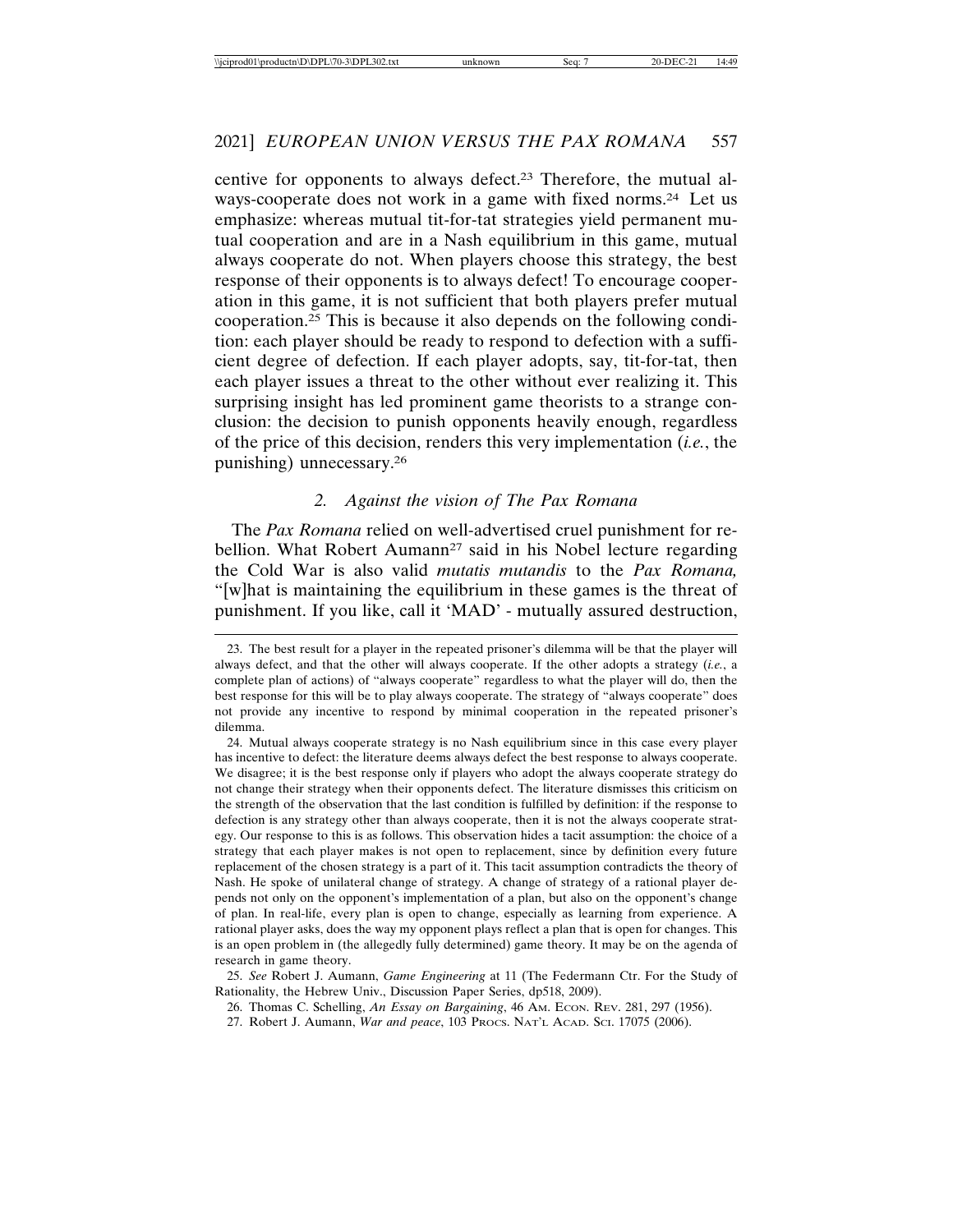the motto of the cold war."28 Aumann's lecture "War and Peace in the Middle East" praised the vision of *Pax Romana*: *Si vis pacem, para bellum*—if you want peace, prepare for war. We disagree. Assuming the default option that a political situation is a repeated prisoner's dilemma (or any other games) is often a grave error. Rather than offering the best recommendations for players in a given game, in our opinion, it is obviously better to advise them against games such as prisoner's dilemma (when it is possible) and to deliberate on the advisability of playing the game once the initial decision is made.

One way of changing the game is by changing preferences<sup>29</sup>: the choice of humanist and peaceful values may prevent many risky games.30 For example, the choice of liberal values may prevent a prisoner's dilemma game between police and demonstrators. It is well known that when liberalism prevents punishment, vigilantes find it intolerable.31 Yet, they are in error by their own light; their conduct does not reduce crime. The same holds for the hostility to some types of demonstrations, yet suppressing them notoriously incites violence. This leads to absurd justifications for killing demonstrators.32 Some game theorists would consider some games, such as repeated prisoner's dilemma or the zero-sum game, sufficient justifications for real

31. Machiavelli claimed: "[I]f the populace be made the guardians of liberty, it is reasonable to suppose that they will take more care of it . . ." *See* Father Leslie J. Walker, The Discourses of Niccolò Machiavelli 220 (1992).

32. This was the claim of the Israeli general attorney before the Israeli high court discussing the legality of shooting "central rioters":

The starting point of the Respondents' position is that these riots are taking place as part of the ARMED CONFLICT existing between the *Hamas* terrorist organization and Israel – and therefore the legal framework that regulates the opening of fire is the LAW OF ARMED CONFLICT. In this context, they distinguished between fire that is opened and is regulated by the conduct of hostilities paradigm (for example, when the fire is opened as part of actual combat between *Hamas* and Israel), and fire that is opened and regulated by the law enforcement paradigm. The events which are the subject of the petitions combine both . . . The Respondents further emphasized during the hearing that the Rules of Engagement permit firing towards the legs of a central rioter or of a central inciter, but are only carried out in the framework of the armed conflict that exists between Israel and the residents of the Gaza Strip, and only as a last resort, subject to strict requirements that derive from the principles of necessity and proportionality, and after all other means have been exhausted and failed.

*See* Judgment at 7–8, HCJ 3003/18 Yesh Din v. IDF Chief of General Staff (2019) (Isr.).

<sup>28.</sup> *Id.* at 17077.

<sup>29.</sup> What distinguishes one game from another game is the matrix of payoff. The payoffs are a function of the feeling of the players. Thus, when the feelings are changed, the player may play an absolutely different game.

<sup>30.</sup> Russel emphasized that in order to prevent wars society should develop friendly feeling and prevent hostile ones. Game theory can teach why he was right, and Russel can teach why the influencing on preferences should be a part of the (super) game. *See* BERTRAND RUSSELL, WHY MEN FIGHT 63–64 (1st ed. 2010).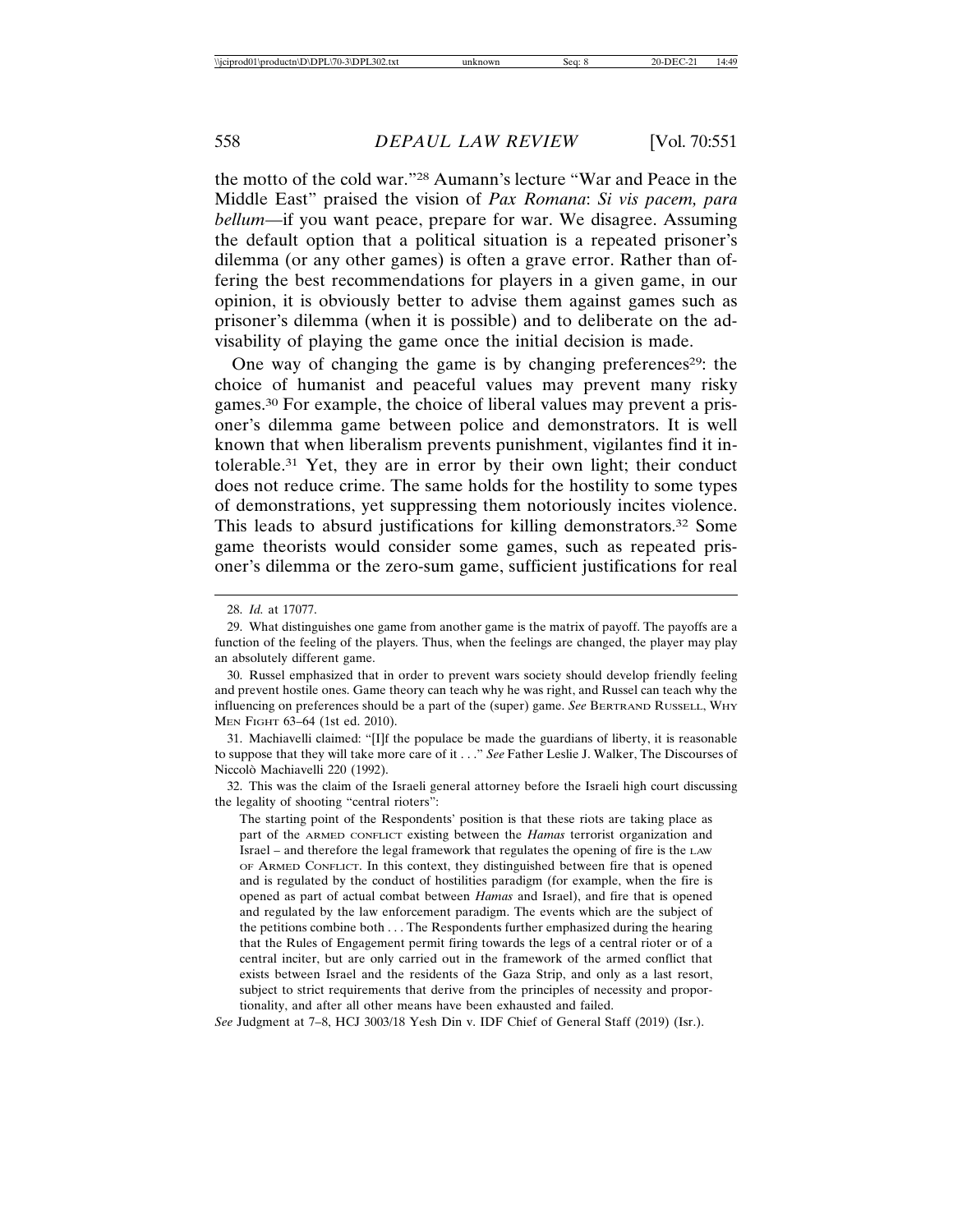actions. We instead recommend questioning the wisdom of the choice to play any game, i.e., the players should choose which games to play, and more importantly, which games not to play. It is obligatory to ask whether the very decision to play a given game is legitimate. If it is, then this should raise the question, is it wise to play?

Admittedly, a game in which unconditional cooperation comprises incentive for the opponent to defect is problematic. For, obviously most leading writers tacitly writerly admit, it renders the strategy of unconditional cooperation inadvisable. Conditional generosity, we claim, may very well be superior to it. In real life, where error is inevitable, *Pax Romana* is very risky. A mistake in reading the opponent's action may lead to war. Armament may lead to war in many other international games, such as the stag-hunt, as it offer incentives for increased aggressive conduct. The Romans did not consider this option, as they preferred always staying as ready for war as possible.33 The case of the prolonged tension between Israel and Palestine is similar: no side offers any proposal for peace negotiation, Israel prefers the acquisition of territories to peace. Had Israel respected the right of Palestinians to protest occupation, an agreement to end the present tensions may be significantly more likely.

#### *3. In Favor of The Vision of The European Union*

Since the very consideration of waging war is expensive,  $34$  it is wiser to change the situation to enable players to rely on trust whenever possible. This amounts to the transition from the prisoner's dilemmatype game to the stag-hunt-type game. This happened in Europe after World War II.<sup>35</sup> Peace is now recognized as best for every memberstate of the European Union, even if an attack on a neighbor would

And to me, what makes it so special, is reconciliation . . .

<sup>33.</sup> Publius Flavius Vegetius Renatus claimed: "He who wants victory, let him train soldiers diligently. He who wishes a successful outcome, let him fight with strategy, not at random. No ONE DARES CHALLENGE OR HARM ONE WHO HE REALIZES will win if he fights." Publius Flavius Vegetius Renatus, Vegetius: Epitome of Military Silence (N.P Milner trans., Liverpool University Press 2d ed. 2001).

<sup>34.</sup> *See* Michael Edelstein, *What price cold war? Military spending and private investment in the US, 1946–1979*, 14 CAMBRIDGE J. ECON. 421, 421–22 (1990); RUSSELL, *supra* note 30, at 79–116.

<sup>35.</sup> This is how the European Union leaders celebrated their 2012 Nobel Prize in their Nobel lecture:

Of course, peace might have come to Europe without the Union. Maybe. We will never know. But it would never have been of the same quality. A lasting peace, not a frosty cease-fire.

To think of what France and Germany had gone through . . . and then take this step . . . Signing a Treaty of Friendship . . . Each time I hear these words—Freundschaft, Amitié— I am moved. They are private words, not for treaties between nations. But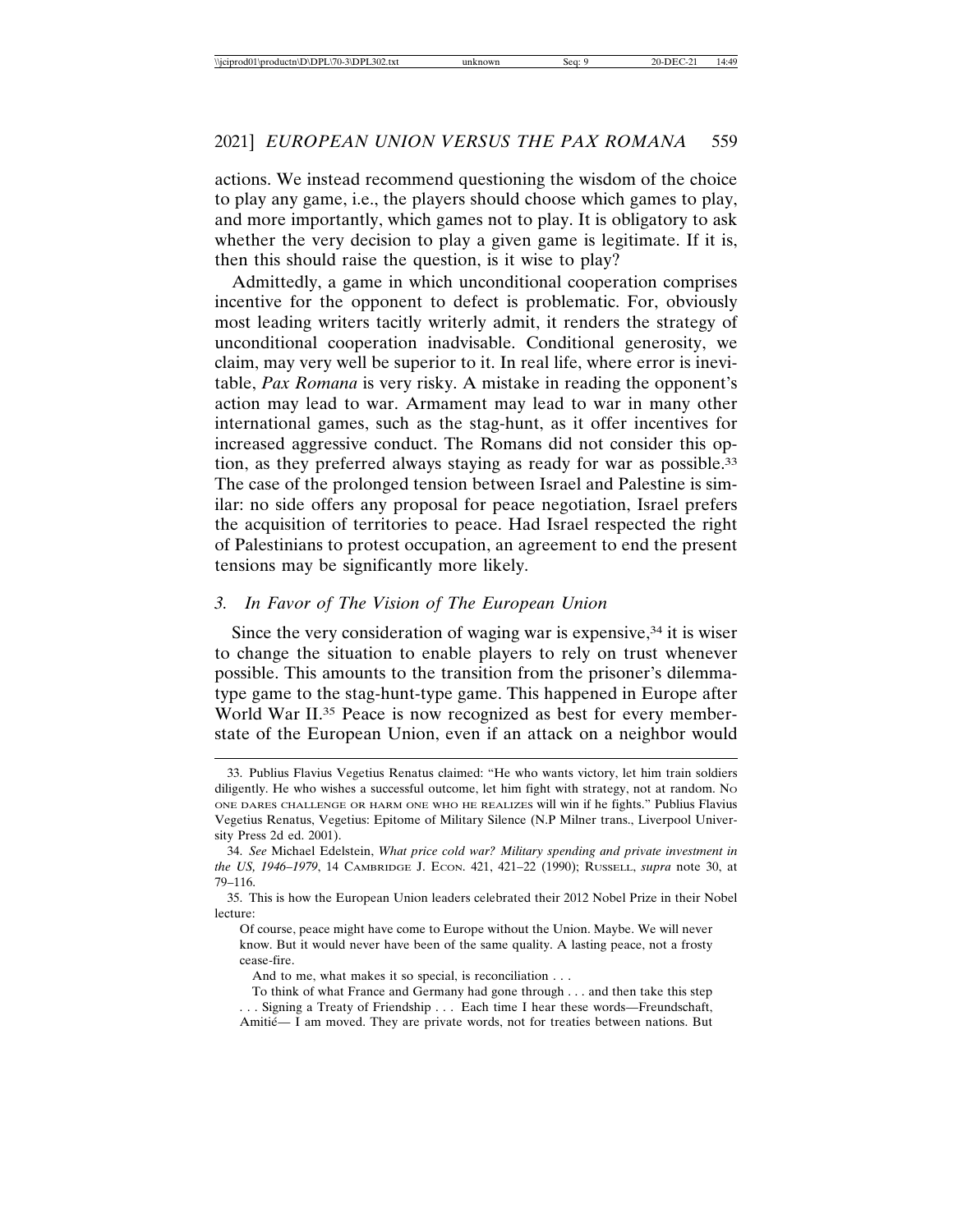lead to an immediate surrender. In other words, the EU countries do not play a game in which peace is based on the threat to respond by aggressiveness to aggressiveness, and they do not play a game in which the best result for a EU country is that they invade another EU country and the other EU country will cooperate with them. This situation is obviously the best goal for all international relations, as it achieves the most stability. In this situation, peace will be reasonably stable, especially in positions of strength. This is quite intriguing because in other games, this optimistic assessment of the results of war is what usually leads to wars: if both states believe that they will win the war for sure without significant losses, it will be very hard for them to come to peace, unless they prefer peace to war even when they are sure that they will win the war without significant losses.<sup>36</sup> Game theory, to repeat, does not account for the stability of the type of game that would result in a Nash equilibrium of peace.37 The option of a

the will not to let history repeat itself, to do something radically new, was *so* strong that new words had to be found.

But symbolic gestures alone cannot cement peace.

This is where the European Union's "secret weapon" comes into play: an unrivalled way of binding our interests so tightly that war becomes materially impossible. Through constant negotiations, on ever more topics, between ever more countries. And it's the golden rule of Jean Monnet: "Mieux vaut se disputer autour d'une table que sur un champ de bataille." ("Better fight around a table than on a battle-field.")

If I had to explain it to Alfred Nobel, I would say: not just a peace congress, a perpetual peace congress!

. . .

. . .

The Union has perfected the art of compromise. No drama . . . No drama of victory or defeat, but ensuring all countries emerge victorious from talks. And for this, boring politics is only a small price to pay . . .

See Herman Van Rompuy & José Manuel Durão Barroso, Nobel Lecture: From War to Peace: A European Tale (Dec. 10, 2012).

36. Blainey claimed: "War is usually the outcome of a diplomatic crisis which cannot be solved because both sides have conflicting estimates of their bargaining power." *See* GEOFFREY BLAINEY, THE CAUSES OF WAR 114 (3d ed. 1988); *see also* Branislav L. Slantchev & Ahmer Tarar, *Mutual Optimism as a Rationalist Explanation of War*, 55 AM. J. POL. SCI. 135, 146 (2011). The authors claimed: "The mutual optimism explanation is perhaps one of the most venerated explanations for how war can occur." *Id.* We add: the choice of the game may prevent wars: extreme optimism will lead to war when the parties play the game in which they wish to maximize their territories regardless to international law, but will not lead to a war in a game such as the EU game, in which the countries do not prefer easy victory in war to peace.

37. Kohlberg and Mertens claimed:

The concept of equilibrium, as defined by Nash (1951), is central in the theory of noncooperative games. It reduces the set of all possible strategic choices by the players to a much smaller set of those choices that are stable in the sense that no player can increase his payoff by unilaterally changing his strategy. One might be tempted to conclude that Nash equilibria must actually be "strategically stable" (self-enforcing) . . . Since not all Nash equilibria are strategically stable, the natural question that arises is: which ones are?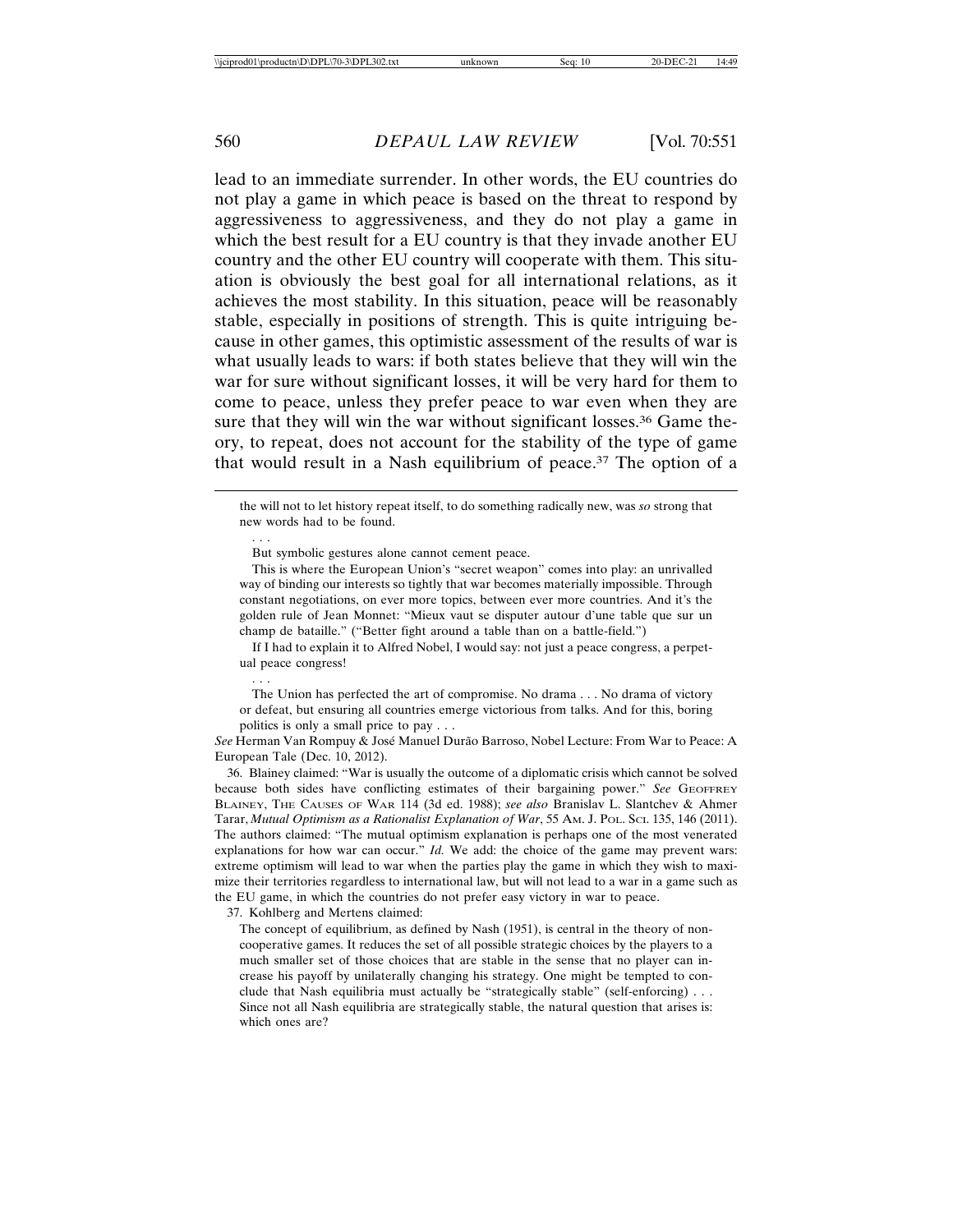peaceful stability was ignored when game theory was invented during the Cold War.38

Nevertheless, one of the most important questions in political studies remains: how it is possible to prevent wars and arms races? Wars and arm races may result from conditions for a game of prisoner's dilemma. Therefore, it may be wise to seek ways and means to prevent situations that invite playing this game, especially in international relations. Considered mathematically, it is always advantageous to add a neutral element to any set of objects<sup>39</sup>; in the case of game theory, we claim, the neutral element is the choice *not* to play.

The prevention of prisoner's dilemma situations is possible. One example of this is legislating incentive for cooperation, including compliance with contracts. To do this in international relations is to grant international courts the means to enforce their decisions.40 International institutions may generate repeated disincentives for aggression and generate collective security mechanisms, including prizes for international cooperation and memberships in prestigious elite clubs like the European Union. The European Union deters aggression against any of its members by establishing a commitment to protect every member from aggression.<sup>41</sup> This is a generalization of the tradi-

38. *See John von Neumann: Life, Work, and Legacy*, INST. FOR ADVANCED STUDY, https:// www.ias.edu/von-neumann (last visited June 11, 2021).

39. Peter M. Neumann, *Galois and his Groups*, NEWSLETTER (Eur. Mathematical Soc'y, Zurich, Switzerland) Dec. 2011, at 31–32, 34, 36.

40. Two urgent problems involve international courts. One concerns partial enforcement: the court may not be able to bring war criminals to justice yet be able to prevent some states from granting asylum to war criminals. The Arab Spring, and particularly the war in Syria, challenges the institution of the International Criminal Court this way: some western states prevented the compromise that gives immunity for the Syrian dictator Assad, without having the power to bring him to justice or to deprive him from power. Second, establishing international courts with enforcement mechanisms may amount to the imposition of a universal distrust between nations. This is self-defeating, as is the intent to build an international institution that generates repeated disincentives for aggression. And distrust may happen every time a new law has loopholes that invite its violations with impunity. This is why we should be wary of new legislation, which is one of the theses of Friedrich von Hayek's *The Constitution of Liberty*. FRIEDRICH A. VON HAYEK, THE CONSTITUTION OF LIBERTY: THE DEFINITIVE EDITION 279 (Ronald Hamowy ed., 2011).

41. According to Article 42.7 of the Lisbon Treaty:

If a Member State is the victim of armed aggression on its territory, the other Member States shall have towards it an obligation of aid and assistance by all the means in their power, in accordance with Article 51 of the United Nations Charter. This shall not prejudice the specific character of the security and defence policy of certain Member States.

*See* Elon Kohlberg & Jean-Francois Mertens, *On the Strategic Stability of Equilibria*, 54 ECONOMETRICA 1003, 1003 (1986). We are interested in a more primitive meaning of stability: how much will the equilibrium be stable when the balance of powers, or the values, or the leaders are changed? In other words, we are interested in how much the (peaceful equilibrium) will be stable when the game is changed. Thus, we are particularly interested in degrees of stability.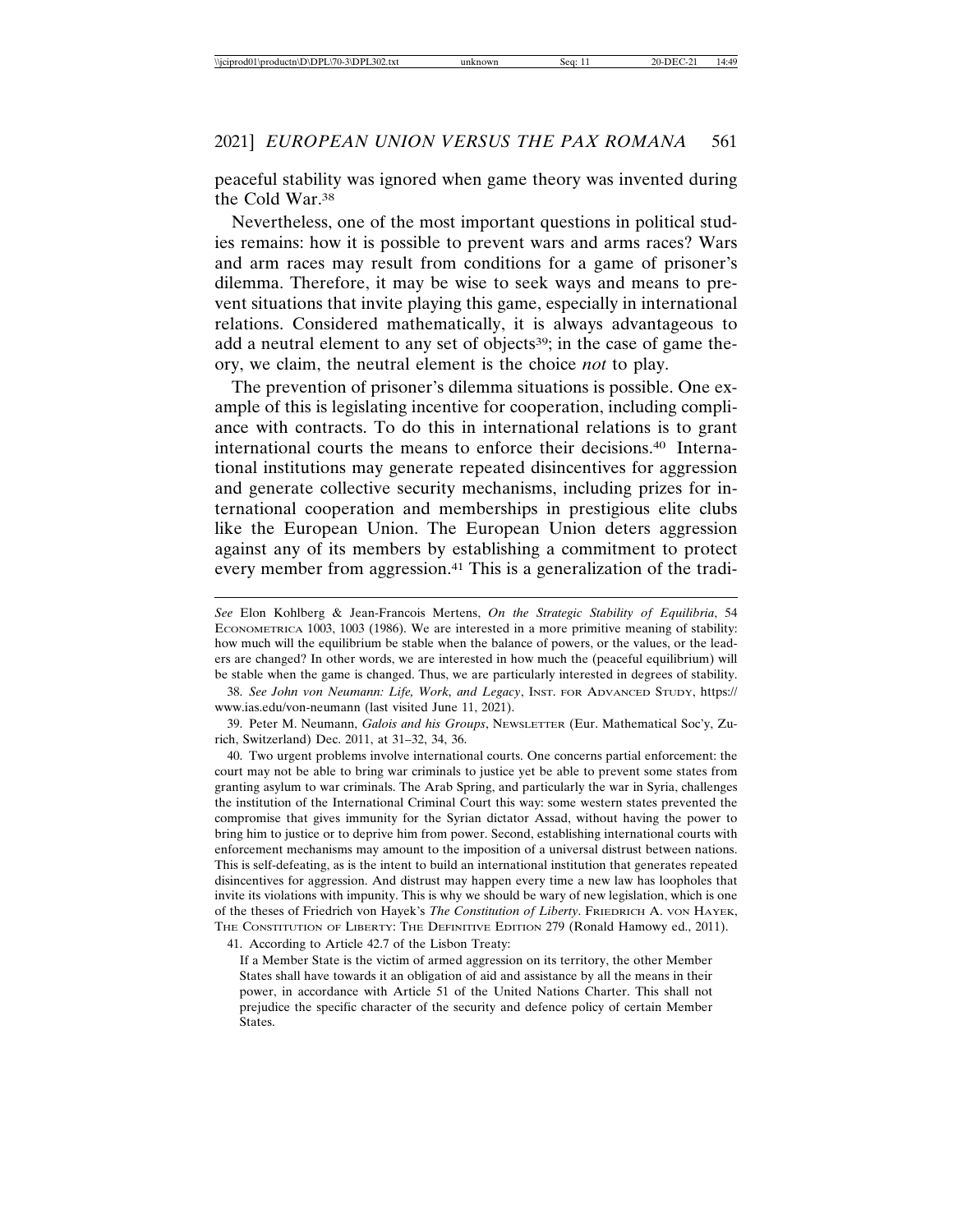tional policy of seeking a balance of powers,<sup>42</sup> since the threat to expel an aggressor from an elite club, we claim, is a better means for preventing aggression, especially internationally. The opportunity for preventing international hostility encourages states to change the prisoner's dilemma game into the stag-hunt game.

This discussion is obviously incomplete: it is limited to the prevention of war with a neighbor but does not address the need to prevent war between neighbors. This is the need to devise disincentives for aggression, such as the aggression of Italy against Ethiopia before World War II, and of Iraq against Kuwait in August 1990. Besides this disincentive, no means is available other than changing national preference—the preferences for peace-loving political leaders and political parties.43 This seems to be the most impressive achievement of the European Union. Today, there is equilibrium within the European Union where the preference is for peace over war.<sup>44</sup>

Another important question that this situation raises is: why is the preference for peace not prevalent everywhere? Once we know the answer to this, only then can we move to the next question: how can peaceful countries transfer their preference for peace to others? Moreover, we can ask, which of the two preferences is stronger, for peace or for victory. The question is then the dislike of being considered "non-loyal," "chicken," "submissive," "suckers," etc., or hating to be considered barbaric? When the situation is fluid, education promoting peace is most effective; otherwise, it is just similar to a Nash equilibrium (but not quite, as it depends sensitively on other, more delicate factors). A superficial impression suggests that education in-

Treaty on European Union art. 42(7), Feb. 7, 1992, 2012 O.J. (C 326) 39.

<sup>42.</sup> Paul Kirchhof, *The Balance of Powers Between National and European Institutions*, 5 EUR. L.J. 225, 230–36 (1999). *See generally* HENRY KISSINGER, DIPLOMACY (1994).

<sup>43.</sup> Nicki Peter Petrikowski, *Angela Merkel*, BRITANNICA, https://www.britannica.com/biography/Angela-Merkel (last visited May 25, 2021).

<sup>44.</sup> Students new to prisoner's dilemma often object: people do not like betraying friends. The usual answer to this is that the standard description of a game takes account of the feelings of players as a part of their systems of preferences. This reply is true, but facile. Indeed, mechanisms like love survived evolution not only because they help to achieve more in a particular game, but also because they prevent some harmful games. Couples in love will be much less prone to play the prisoner's dilemma game than couples not in love. This does not impinge on the game, but it does impinge on the choice of the game. More generally, only members of an open society can choose with whom to play the game of marriage. Love reduces the frequency of situations of prisoner's dilemma games. Evolutionary scholars such as Dawkins, seek mechanisms that enable mutual cooperation in the repeated prisoner's dilemma game. *See generally* RICHARD DAWKINS, THE SELFISH GENE (1976). However, seeking mechanisms that prevent occasions for this game is more efficient by far.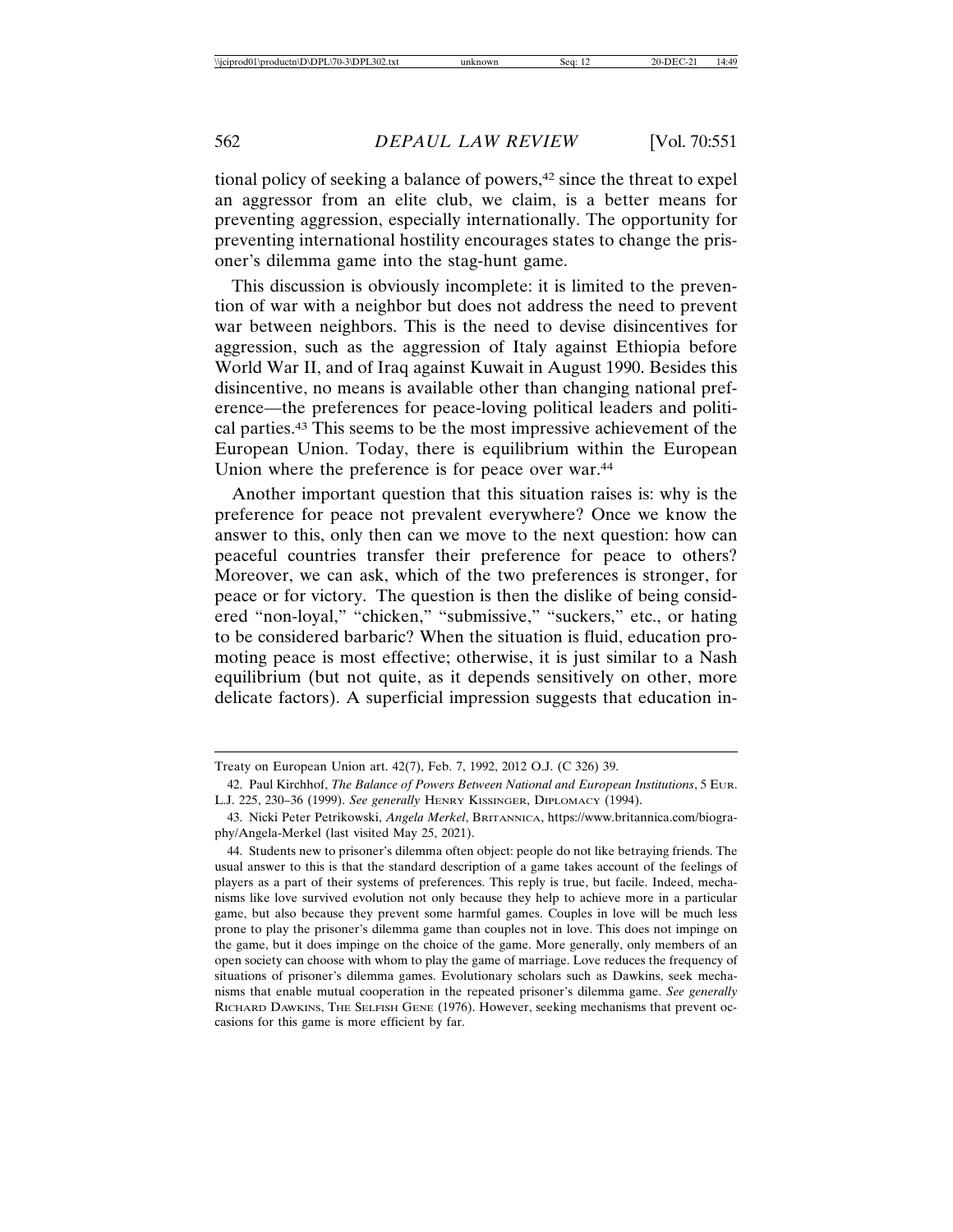creases pride in loving peace.45 If this impression is true, then peacelovers should help raise the educational level in their societies. This amounts to the less obvious recommendation for economically advantaged countries to be generous and invest in the education of economically disadvantaged countries in order to preclude playing the prisoner's dilemma. Incentives for this recommendation are economic—peace is considerably cheaper than war<sup>46</sup>—and in line with the preference for proper conduct or at least for appearance of proper conduct. Similar to a low national crime rate, we claim, international peace is a Nash equilibrium that is often desired without being easy to achieve. Let us emphasize the parallel between national and international peaceful, law-abiding conduct.47

Game theory, obviously, cannot replace social science. In our opinion, it is possible and we recommend that it should, help decide which policy to avoid in a particular game, and which policy to endorse. We can use game theory in order to recommend which policy to adopt in a particular game. However, in order to choose the right policy, we should know who plays which game under what conditions. Such decisions are outside the province of game theory. Indeed the canonical text on game theory of Von Neuman and Morgenstern opens with a given game.48

Consider then the peace agreement between Israel and Egypt.49 One part of it was the agreement of the United States to transfer a large sum of funds to Egypt.<sup>50</sup> The agreement still is a big success,<sup>51</sup> although analysis of its effects depends<sup>52</sup> on the future achievement of peace in the region. Until then, the choice to enforce peace by the

46. *See* Edelstein, *supra* note 34, at 421.

50. According to Clarke:

<sup>45.</sup> Madhavi Majmudar, *Human values, educating the Whole Child for peace and being a citizen in Multi-ethnic Britain*, SATHYA SAI EDUC. IN HUM. VALUES (EHV), (May 22, 2002).

<sup>47.</sup> See Amrei Müller, Relationship between National and International Law, Public International Law, University of Oslo 14 (Oct. 14, 2013).

<sup>48.</sup> VON NEUMANN & MORGENSTERN, *supra* note 3, at 48.

<sup>49.</sup> *See generally* Treaty of Peace, Egypt-Isr., Mar. 26, 1979, 1136 U.N.T.S. 115.

The unabashed political purposes of aid to Egypt were and remain: to reward Cairo for making and maintaining peace with Israel; to build mass support within Egypt for the peace treaty with Israel by using ESF, development assistance, and food aid to create a link between peace and a more open, prosperous society; and to secure a strategic relationship between Egypt and the United States.

*See* Duncan L. Clarke, *US Security Assistance to Egypt and Israel: Politically Untouchable?*, 51 MIDDLE EAST J. 200, 202 (1997).

<sup>51.</sup> *Egypt affirms commitment to Israel peace treaty*, JERUSALEM POST (Aug. 24, 2012, 9:17 AM), https://www.jpost.com/Middle-East/Egypt-affirms-commitment-to-Israel-peace-treaty.

<sup>52.</sup> *How to Deal with Threats: 4 Negotiation Tips for Managing Conflict at the Bargaining Table*, HARV. L. SCH. (Apr. 19, 2021), https://www.pon.harvard.edu/daily/conflict-resolution/ how-to-deal-with-threats/.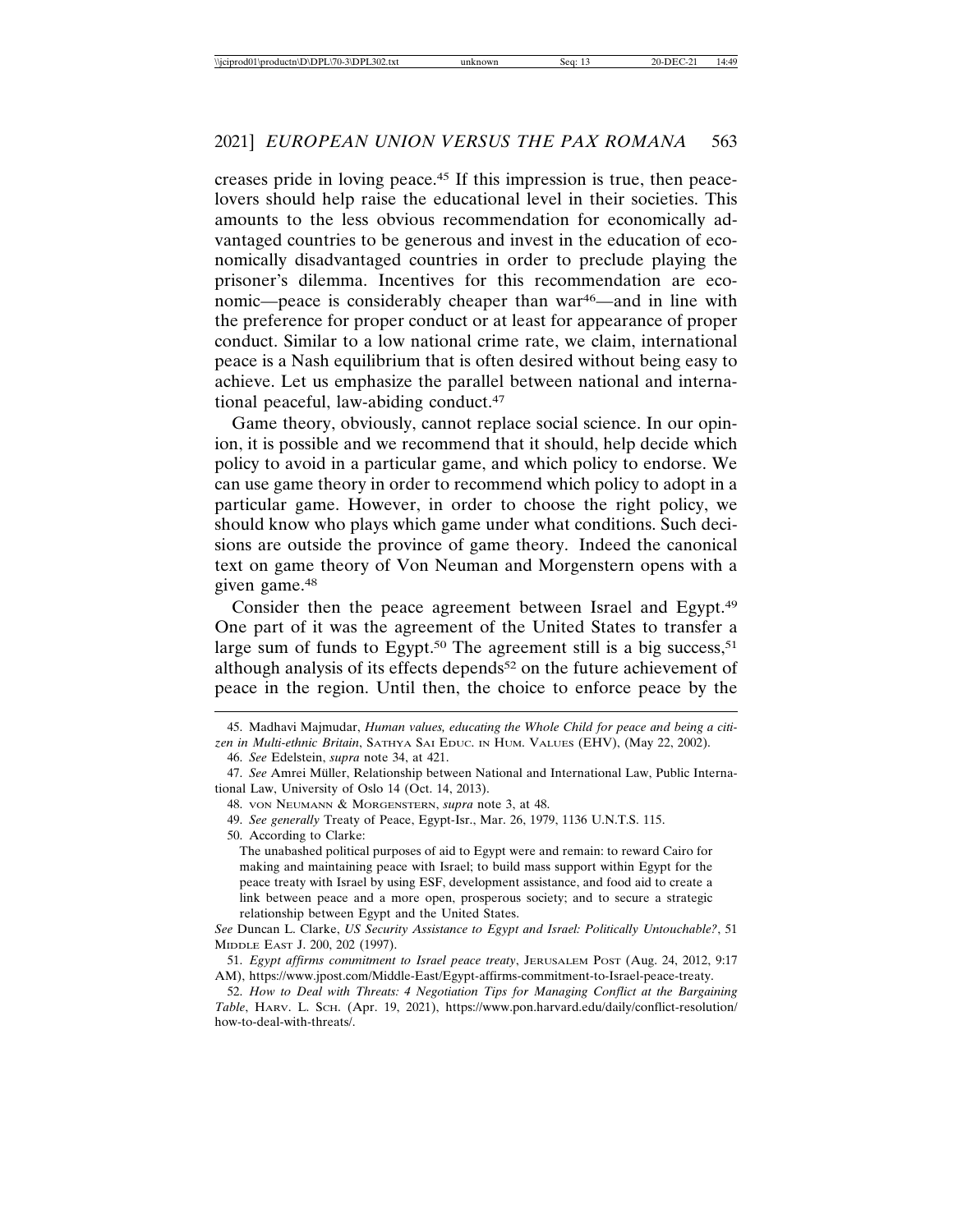threat to cut funds may still be a case of the repeated prisoner's dilemma. Obviously, the obligation to enforce international treaties is inferior to other mechanisms, such as threats to cease international aid from economically advantaged countries, since war is very costly, threats to respond with war may be dismissed.

By comparison, at least, the threat to stop generous support is much more credible, since it is cheaper. Furthermore, since social norms may block the prisoner's dilemma game, we recommend the establishment of social international norms which prevent situations that may invite playing the prisoner's dilemma in international relations. Sometimes global public opinion may suffice for discouraging play of the prisoner's dilemma game.53 Leading game theoreticians often make realist<sup>54</sup> and aggressive recommendations in questions of war and peace.55 They tend to belittle international agreements. Instead they recommend frightening the opponent by making credible military threats.56 They explicitly or implicitly adopt the *Pax Romana*'s cruel vision.57 We examine options for applying game theory and come up

54. John Watkins claimed that game theory endorses Hobbes' assertion that "covenants, without the sword, are but words, and of no strength to secure a man at all." *See* John Watkins, *Imperfect Rationality*, *in* EXPLANATION IN THE BEHAVIORAL SCIENCES 207 (Robert Borger & Frank Cioffi eds., 1970). We argue that game theory should lead to the contrary conclusion, *i.e.*, to the conclusion that covenants may prevent war even without sword waving, that game theory refutes the Realpolitik approach. Uri Weiss & Joseph Agassi, *Game Theory for International Accords*, 16 S.C. J. IN'L L. & BUS. 1, 13 (2020).

57. Robert Aumann said:

If Israel wants to live in peace with its neighbours, it's actually doing everything wrong from the point of view of game theory! A very large component of game theory is about giving people incentives to do what you want them to do. So how does this work with peace? Well, study the "world champions of peace," Switzerland. The Swiss have been at peace for close to 450 years. A year ago I was vacationing in Switzerland with my grandson and saw military jet planes overhead. My grandson asked me: "Why do the Swiss need fighter planes if they've been at peace for so long?" I responded that that's exactly why! They have peace because they are strong. The runners-up to the Swiss are the Romans, who had a Pax Romana which lasted for about 230 years and

<sup>53.</sup> Woodrow Wilson claimed: "And in order to safeguard the popular power so far as we could of this representative body, it is provided, you will notice, that when a subject is submitted, not to arbitration, but to discussion by the Executive Council, it can upon the initiative of either one of the parties to the dispute be drawn out of the Executive Council on the larger form of the general Body of Delegates, because throughout this instrument we are depending primarily and chiefly upon one great force, and this is the moral force of the public opinion of the world—the cleansing and clarifying and compelling influences of publicity—so that intrigues can no longer have their coverts, so that designs that are sinister can at any time be drawn into the open, so that those things that are destroyed by the light may be properly destroyed by the overwhelming light of the universal expression of condemnation of the world." Woodrow Wilson, Address to Peace Conference: Article XXVI (Feb. 14, 1919).

<sup>55.</sup> *See* THOMAS C. SCHELLING, THE STRATEGY OF CONFLICT 6 (1980); *see generally* Aumann, *supra* note 27, at 5.

<sup>56.</sup> SCHELLING, *supra* note 55, at 36; Aumann, *supra* note 27, at 17076–77.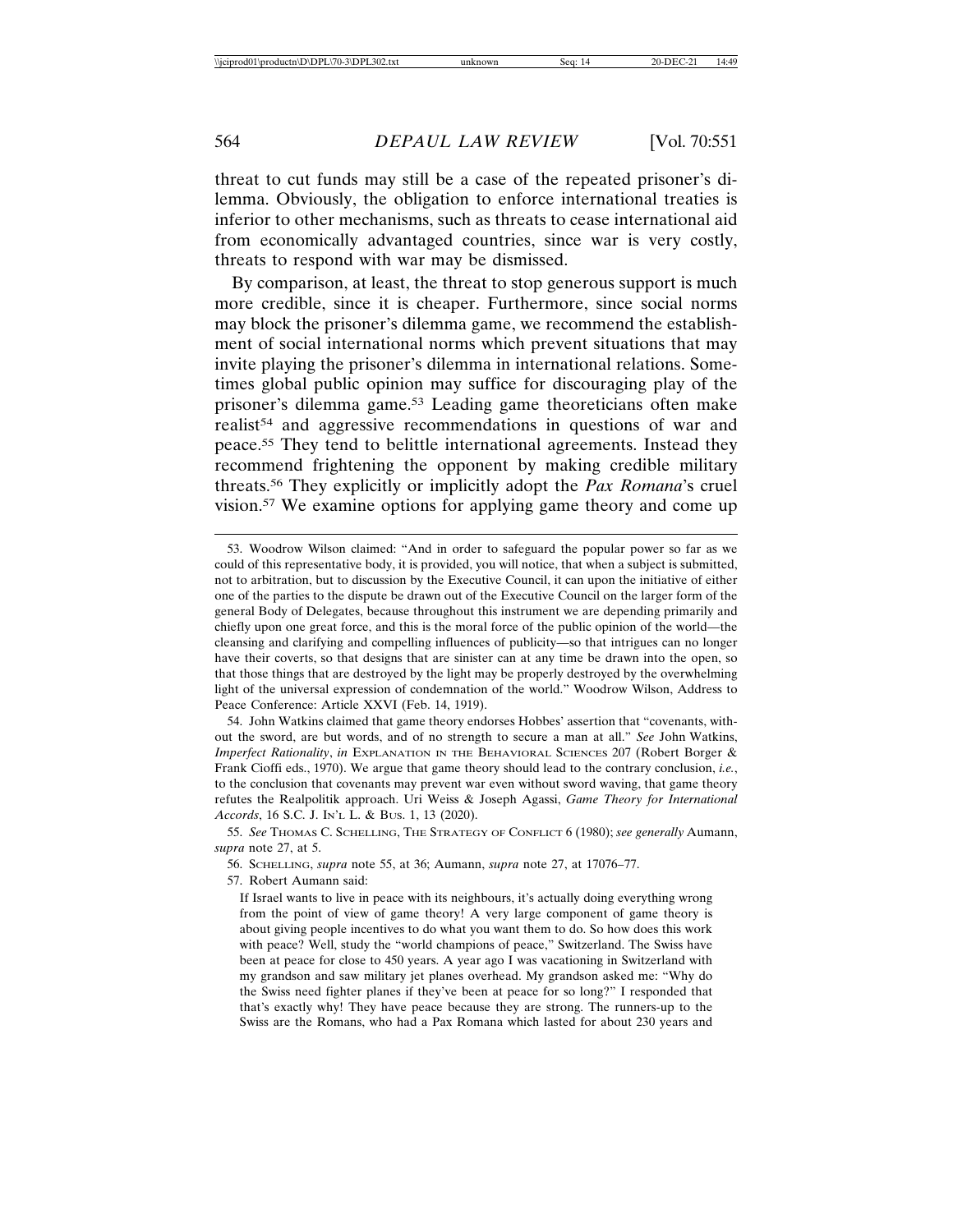with dramatically different recommendations: (1) we recommend the building of international institutions that aim at the prevention of war; (2) we argue that international agreements may, and at times do, prevent wars even when they are not enforceable; (3) we recommend conditional generosity as a way to prevent wars and convince potential enemies that there is no intent to attack. The adoption of such recommendations may turn hostility into friendship. Game theory is not necessary to accomplish this. The Talmud says, "Who is the hero of heroes? . . . One who can turn an enemy into his friend."58 What we find amazing is that game theoreticians who write books about peace and war do not even raise the question of how it is possible to reduce hostility by changing game preferences.59 We explain this as theoreticians' adoption of the *Pax Romana* as their real-life model. Our real example is the European Union. Hence, our present recommendation is much more realistic than the recommendation of Aumann. We argue that there is no contradiction between goodwill and being strategically adept.60

One of our main recommendations then is to adopt conditional generosity instead of conditional aggression. As emphasized by Aumann, mutual always-cooperate is not a Nash equilibrium in the repeated prisoner's dilemma and a player should not play always-cooperate in the repeated prisoner's dilemma game.61 These insights, however, are not the end of the discussion but the opening of a new one. Even if the member-states repeatedly play prisoner's dilemma in real-life situations, it does not mean that a state should be aggressive. Thus, a state can adopt conditional generosity instead of threats. This has many advantages: first, threats to withdraw generosity are more credible than threats to declare war, since it is obviously substantially cheaper to realize such threats than to realize threats of aggressiveness. Second, adopting conditional generosity may lead the opponent to develop peaceful preferences, while conditional aggressiveness may encourage

- 59. SCHELLING, *supra* note 55, at 4–5.
- 60. Although making credible threats is difficult for most people, showing goodwill is not.
- 61. Aumann, *supra* note 27, at 17076.

who had a maxim: "If you want peace, prepare for war." Yet while Israel does prepare for war, it's not getting peace. That's because while we may be preparing for war in *hardware* – investing in the tools of war such as tanks, missiles, ground forces and drones, we are failing to prepare for war in *software* – deep down in our hearts. To fully follow the Roman axiom, a country has to feel deep down that it is ready to fight. But our heart isn't fully in it.

Yisrael Aumann, *Israel70 — Yisrael Aumann on gaming Israel's future*, FATHOM (Mar. 2018), https://fathomjournal.org/israel70-yisrael-aumann-on-gaming-israels-future/.

<sup>58.</sup> Babylonian Talmud, Avot d'Rabbi Natan 231:.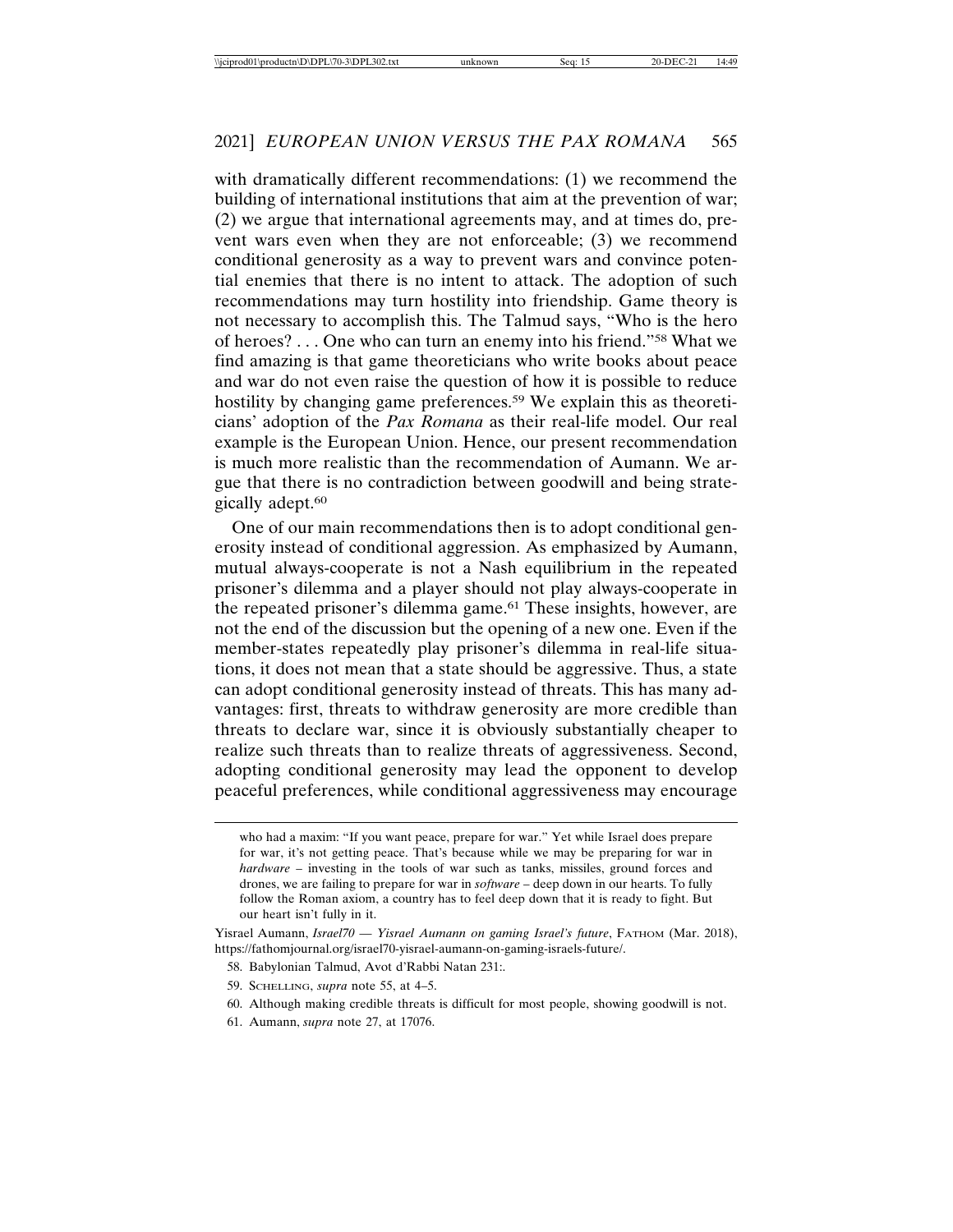aggressive preferences. Hence, conditional generosity can be an excellent substitute to war.

Our recommendation for conditional generosity follows John Maynard Keynes' proposal in *The Economic Consequences of the Peace.*

If the General Election of December, 1918, had been fought on lines of prudent generosity instead of imbecile greed, how much better the financial prospect of Europe might now be . . . I believe this to be an act of generosity for which Europe can fairly ask, provided Europe is making an honorable attempt in other directions, not to continue war, economic or otherwise, but to achieve the economic reconstitution of the whole Continent.62

Later on, Keynes wrote,

Great Britain lives by commerce, and most Englishmen now need but little persuading that she will gain more in honor, prestige, and wealth by employing a prudent generosity to preserve the equilibrium of commerce and the well-being of Europe, than by attempting to exact a hateful and crushing tribute, whether from her victorious Allies or her defeated enemy.63

History proves him right.<sup>64</sup> In game theory discourse about war and peace, his proposal does not receive the attention it deserves.

#### *4. Conditional Generosity versus Conditional Aggressiveness*

Compare conditional aggressiveness with conditional generosity. When conditional generosity is possible and responsible, its adoption is more efficient means for promoting peace and security than threats, since threats invite preparations. Mainstream game theory recommends conditional aggressiveness.65 Although this seems easier, because it is passive, conditional generosity is more practical as it is much easier to implement and much more credible than threats of violence.

Generosity is also more visible than a future use of force. Thus, it is easier to dismiss conditional threats to use force than conditional threats to withdraw generosity, particularly if the generosity is frequent. An additional advantage is the all-too-possible oversight of incentive for cooperation, which by its very meaning inevitably may lead to war. As a deterrent then, the threat of aggression is more dangerous than threats to cease generosity. For, the undesired but possible response to it poses a bigger threat to peace.

<sup>62.</sup> JOHN MAYNARD KEYNES, THE ECONOMIC CONSEQUENCES OF THE PEACE 102, 164 (1920).

<sup>63.</sup> JOHN MAYNARD KEYNES, A REVISION OF THE TREATY 193–94 (1922).

<sup>64.</sup> Actually, Marshall plan is a (too) late adoption of Keynes' program.

<sup>65.</sup> SCHELLING, *supra* note 55, at 187.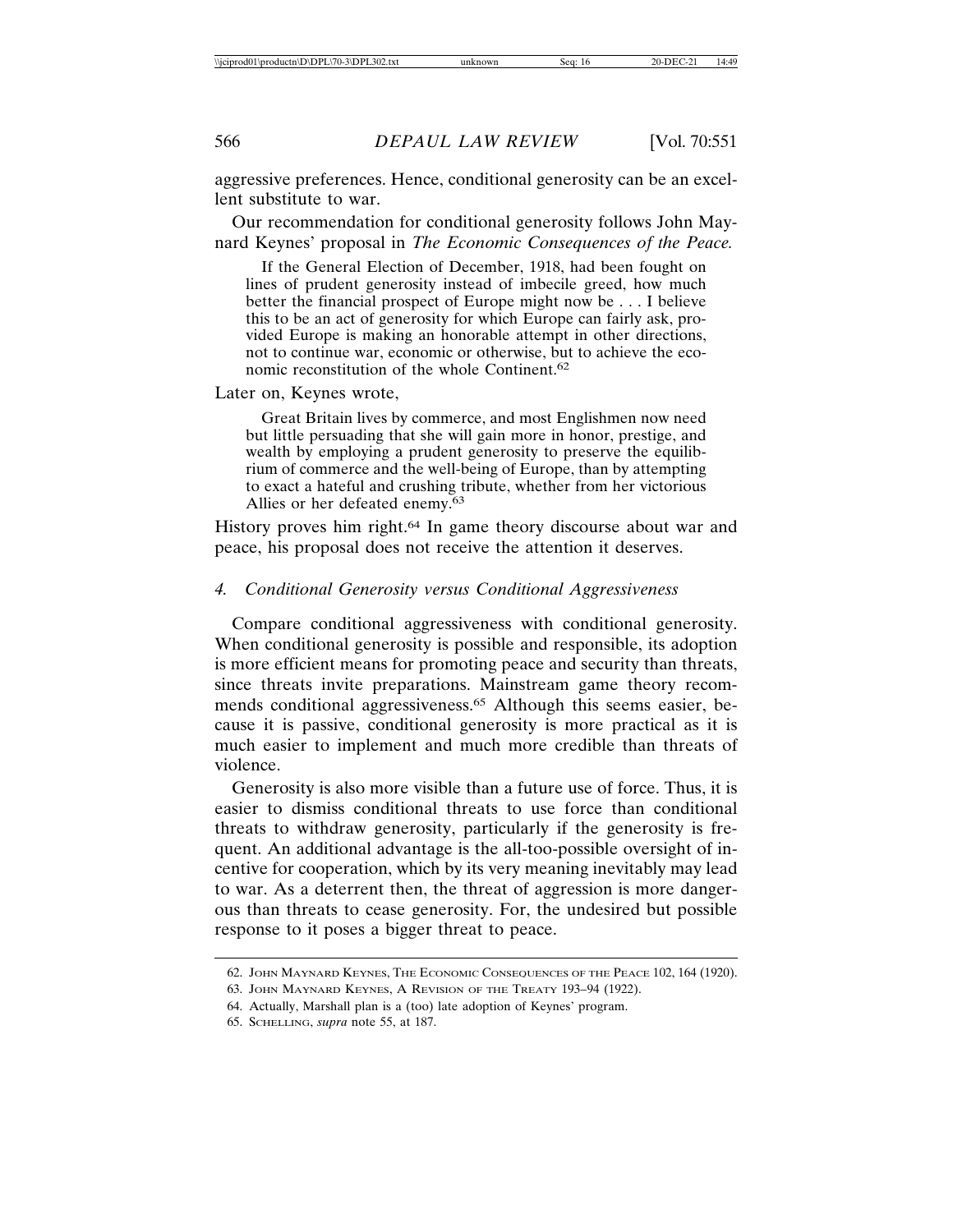Another advantage of generosity is granting your opponent the right to enjoy the benefit of the doubt. Jonathan Bendor ran a tournament of a variant of repeated prisoner's dilemma with noise<sup>66</sup>: they allowed for a small likelihood that one party would mistakenly read the conduct of the other, resulting in the adoption of the strategy to cooperate or to defect. $67$  If the game is long, at times this will happen.68 In the tournament, the strategy that was generous won, while tit-for-tat received eighth place.<sup>69</sup> The generous strategy was to cooperate fully unless the other one displayed a level of cooperation below the standard, and then to reduce the level of cooperation accordingly. This strategy allows the opponent to enjoy the benefit of the doubt.<sup>70</sup> Since there is noise, this strategy has the advantage of not falling into the cycle of revenge, which is the risk incurred when the tit-for-tat strategy is adopted. The Talmud offers a similar solution to the problem of how to prevent noise from leading to a cycle of revenge: "[j]udge every person favorably."71 Maimonides explained,

A person's character is unknown to you and you are not aware whether he is righteous or wicked. You saw that he performed a deed or made a statement that, according to a given set of circumstances, could be considered good, but could also be considered bad. Judge the person favorably, and do not think ill of him72.

In accordance with game theory, this is not only moral; it may promote self-interest akin to the case of the tournament run by Bendor.73 This is an alternative to *Pax Romana* and a preferable one at that.

The generous strategy that Bendor discusses differs from our preferred strategy. Bendor's perspective on generosity was to not punish the other side if you are unsure of their lack of cooperation.74 Given that you may always make mistakes, Bendor also believed that punishing them should only be done if they repeat their uncooperative behavior under a sufficient degree of certainty that they really did it.<sup>75</sup> By contrast, we spoke about generosity in the sense of giving the other

- 71. *The Interpretation of the Maimonides* 1:6.
- 72. *Id.*
- 73. Bendor et al., *supra* note 67, at 691.
- 74. *Id.*
- 75. *Id.*

<sup>66.</sup> In the standard version of the repeated prisoner's dilemma there is no option of mistakes, mainly the parties know what the other player did, there is no "noise" of mistakes in reading what the other player did.

<sup>67.</sup> Jonathan Bendor et al., *When in Doubt. . . Cooperation in a Noisy Prisoner's Dilemma*, 35 J. CONFLICT RESOL. 691, 700–01 (1991).

<sup>68.</sup> *See generally id.*

<sup>69.</sup> *Id.* at 696.

<sup>70.</sup> *Id.* at 696–97.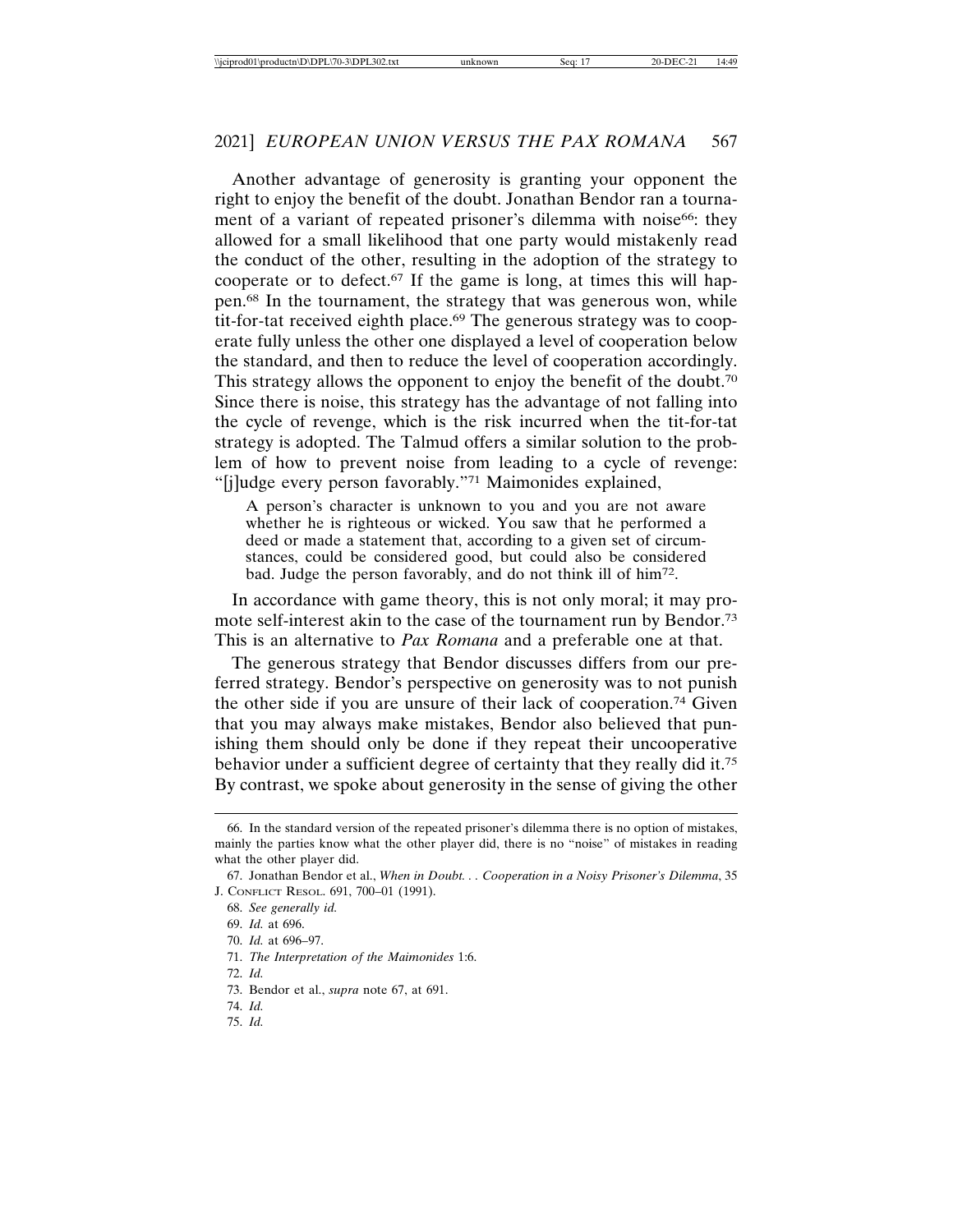more than they are entitled to, and, in cases where generosity is conditional, incentivizing the other without punishing them. Those two kinds of generosity contribute more than deemed obligatory. The Talmud says, "R. Johanan taught, 'Jerusalem was destroyed because its inhabitants judged according to the law.' Should they rather have judged made arbitrarily? No; they judged strictly in accord with the law, instead of acting generously."76This is the counsel to avoid any insistence on one's rights. Game theory may present this insistence as a good strategy; nevertheless, quite often generosity (rather than honesty) is the best policy.

#### *5. A Game-Theoretical View of Brexit*

The withdrawal of the United Kingdom (UK) from the European Union (EU), is known as the Brexit. It was a shock to both the European union and even to Britain, since it was unexcepted even in Britain.77 The Brexit displays a major difference between games of crisis in old Europe and those in new Europe: unlike the old shaping of Europe by war and threats of war, new Europe is shaped by negotiation and by threats to limit cooperation.78 This is the advantage of the EU model over the *Pax Romana*. The wish to leave the Roman Empire led to war; the wish to quit the EU exclusive club may make it offer a new agreement.79 The EU is an exclusive club that does not impose membership but provides positive incentives for being a mem-

78. According to Schuman Declaration:

<sup>76.</sup> Babylon Talmud, Bava Metzia 30b.

<sup>77.</sup> Steven Erlanger, *Britain Votes to Leave E.U.; Cameron Plans to Step Down*, NY. TIMES (June 23, 2016), https://www.nytimes.com/2016/06/25/world/europe/britain-brexit-europeanunion-referendum.html.

The pooling of coal and steel production should immediately provide for the setting up of common foundations for economic development as a first step in the federation of Europe, and will change the destinies of those regions which have long been devoted to the manufacture of munitions of war, of which they have been the most constant victims. The solidarity in production thus established will make it plain that any war between France and Germany becomes not merely unthinkable, but materially impossible. The setting up of this powerful productive unit, open to all countries willing to take part and bound ultimately to provide all the member countries with the basic elements of industrial production on the same terms, will lay a true foundation for their economic unification. This production will be offered to the world as a whole without distinction or exception, with the aim of contributing to raising living standards and to promoting peaceful achievements.

Robert Schuman, French Foreign Minister, Declaration to French Foreign Ministry (May 9, 1950).

<sup>79.</sup> *See* Valentin Kreilinger et al., *Brexit: Negotiation Phases and Scenarios of a Drama in Three Acts* (Jacques Delors Inst., Policy Paper No. 182, 2017); Ursula F. Ott & Pervez N. Ghauri, *Brexit negotiations: From negotiation space to agreement zones*, 50 J. INT'L BUS. STUD. 137, 139 (2019).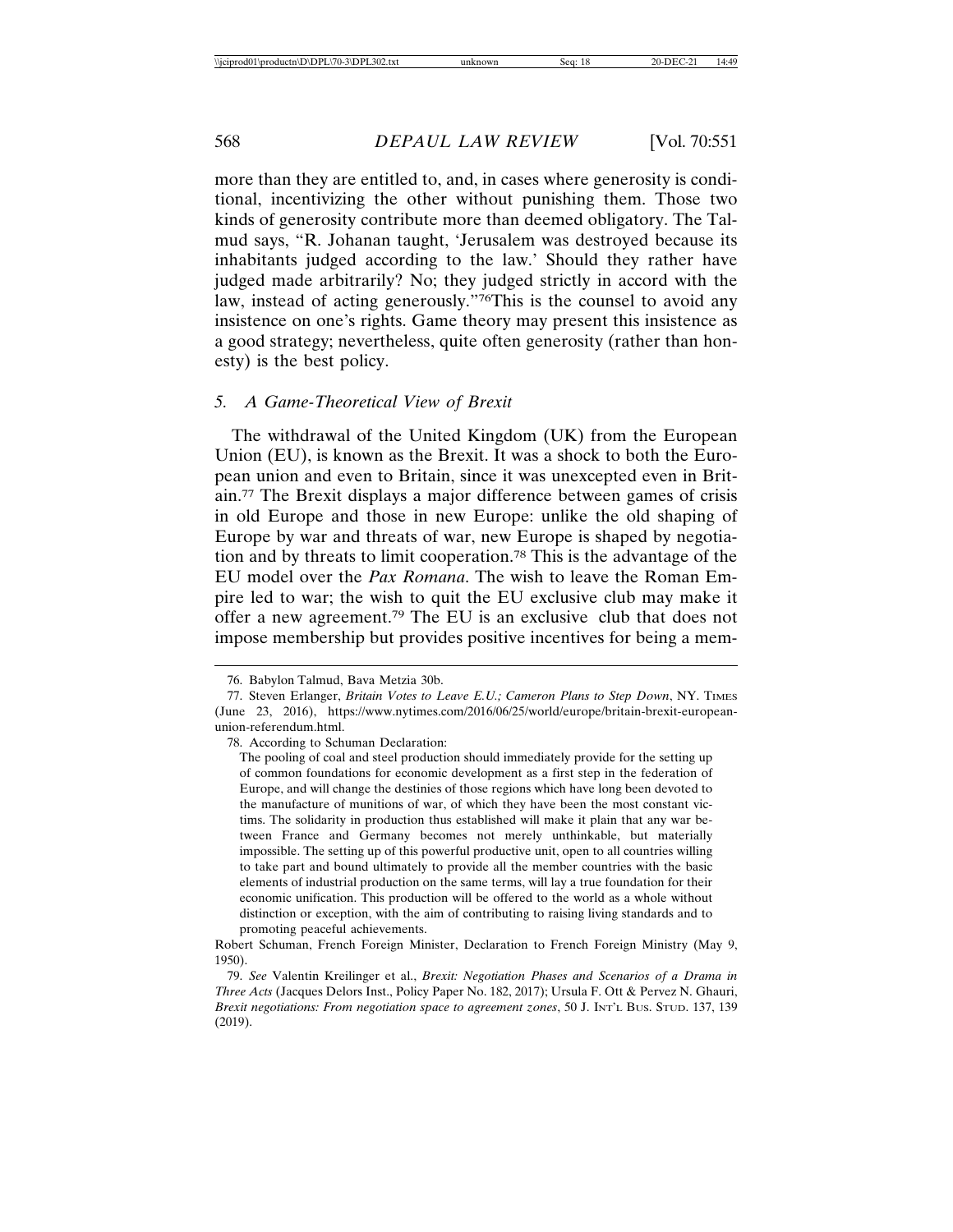ber-state<sup>80</sup>. Thus, the EU is much less vulnerable when tribal feeling, *i.e.*, strong feeling of affiliation plus willingness to make sacrifices, $81$ leads a country to quit the club. It is democracy that improves the capacities to interact with separatist groups.82 The logic of the *Pax Romana* cannot deter groups that adopt the strategy of freedom-ordeath and thus it encourages bloodshed. Because *Pax Romana* cannot deter groups from clinging to the freedom-or-death strategy, those countries are forced to yield or fight a total war.83 The Romans would play a total war with those who adopt the freedom-or-death strategy, whereas the EU would play the game of divorce with them. For, no party in this interaction will withdraw unless their goal will be absolutely met. To me Pax Romana strategy is clearly unreasonable when the other side can also adopt it. The liberal will not say: "if you wish to fight, let's fight, when he has an option to leave the club without fighting." The capacity to compromise, particularly, is one of the greatest advantages of the liberal over the aggressive. The liberal chooses to lose what is not worth fighting for, whereas for the aggressive, losing is not an option.

A qualified majority shall be defined in accordance with Article 238(3)(b) of the Treaty on the Functioning of the European Union.

5. If a State which has withdrawn from the Union asks to rejoin, its request shall be subject to the procedure referred to in Article 49.

Treaty on European Union art. 50, Feb. 7, 1992, 2012 O.J. (C 326) 43–44.

81. Regarding tibial feeling, see KARL POPPER, THE OPEN SOCIETY AND ITS ENEMIES 25 (1st ed. 2002).

83. Paul K. Saint-Amour, *On the Partiality of Total War*, 40 CRITICAL INQUIRY 420, 425 (2014).

<sup>80.</sup> According to Article 50 of the Treaty on European Union:

<sup>1.</sup> Any Member State may decide to withdraw from the Union in accordance with its own constitutional requirements.

<sup>2.</sup> A Member State which decides to withdraw shall notify the European Council of its intention. In the light of the guidelines provided by the European Council, the Union shall negotiate and conclude an agreement with that State, setting out the arrangements for its withdrawal, taking account of the framework for its future relationship with the Union. That agreement shall be negotiated in accordance with Article 218(3) of the Treaty on the Functioning of the European Union. It shall be concluded on behalf of the Union by the Council, acting by a qualified majority, after obtaining the consent of the European Parliament.

<sup>3.</sup> The Treaties shall cease to apply to the State in question from the date of entry into force of the withdrawal agreement or, failing that, two years after the notification referred to in paragraph 2, unless the European Council, in agreement with the Member State concerned, unanimously decides to extend this period.

<sup>4.</sup> For the purposes of paragraphs 2 and 3, the member of the European Council or of the Council representing the withdrawing Member State shall not participate in the discussions of the European Council or Council or in decisions concerning it.

<sup>82.</sup> *Id.*